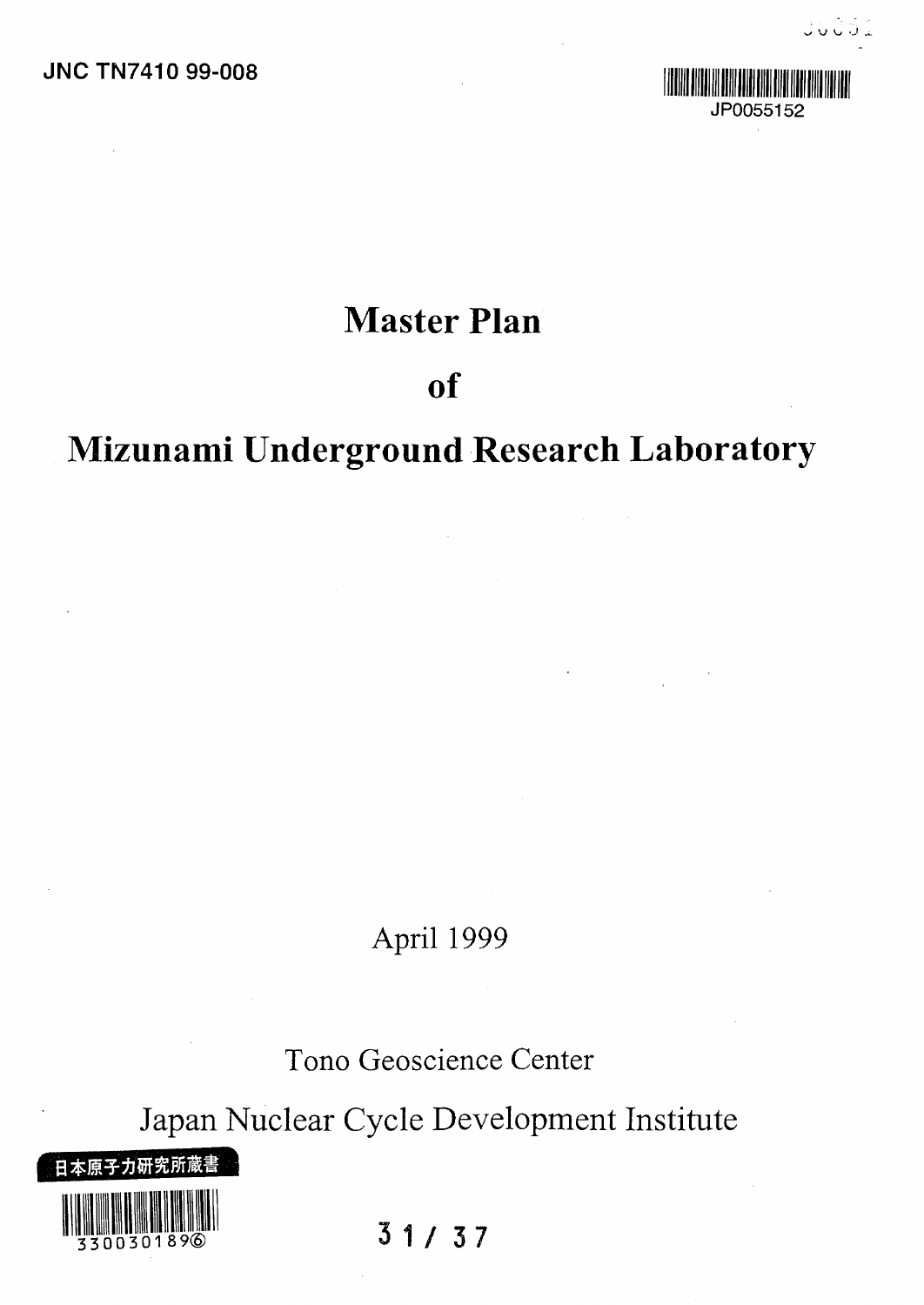Inquiries about copyright and reproduction should be addressed to: Technical Cooperation Section Technology Management Division Japan Nuclear Cycle Development Institute 4-49 Muramatsu, Naka, Ibaraki 319-1194 Japan

© Japan Nuclear Cycle Development Institute 1999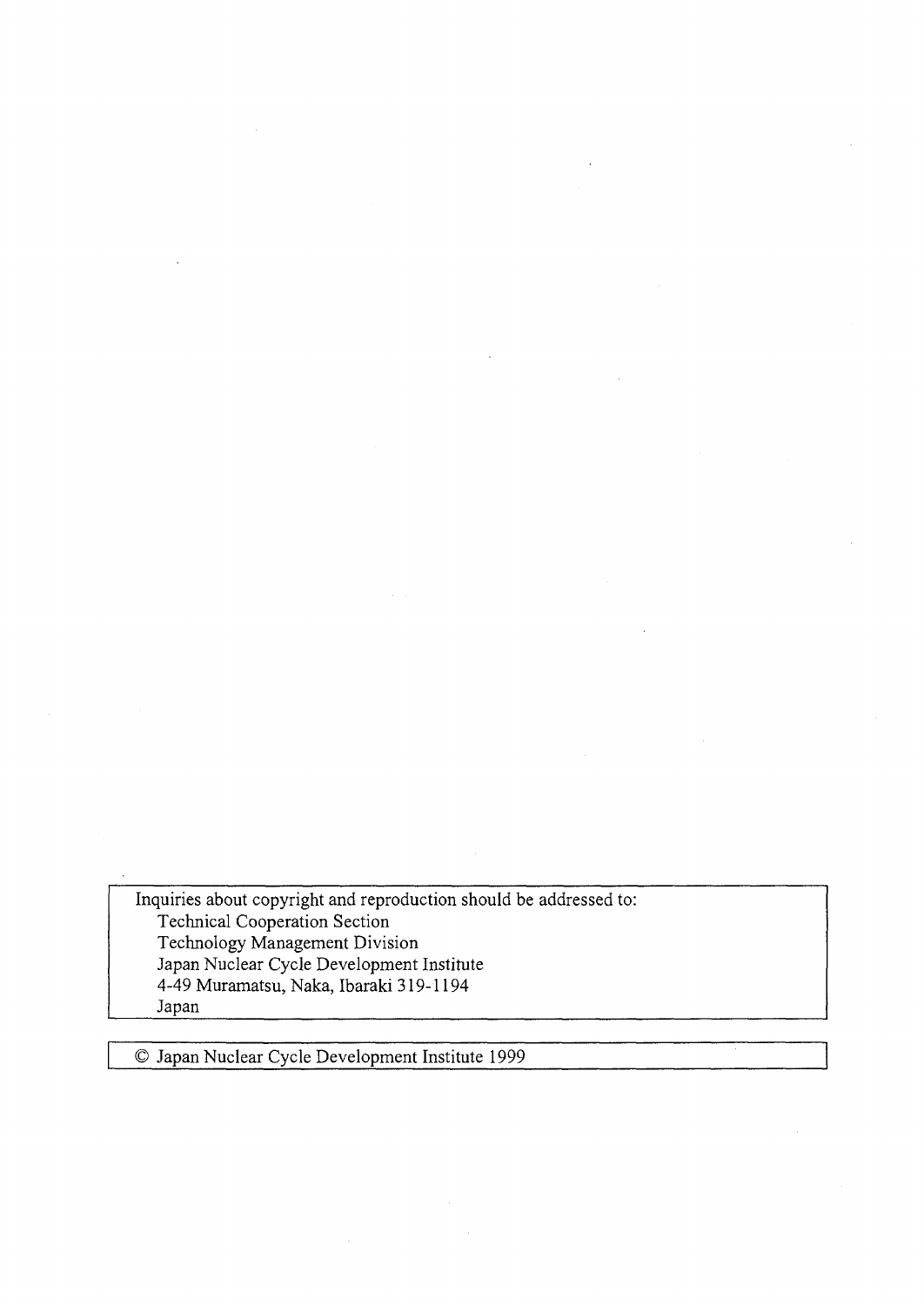### **TABLE OF CONTENTS**

 $\mathcal{L}^{\text{max}}_{\text{max}}$  and  $\mathcal{L}^{\text{max}}_{\text{max}}$ 

| 1                                                                  | <b>INTRODUCTION</b>                                                                                                                                                     | 1                                            |
|--------------------------------------------------------------------|-------------------------------------------------------------------------------------------------------------------------------------------------------------------------|----------------------------------------------|
| 2                                                                  | <b>JNC'S GEOSCIENTIFIC RESEARCH PROGRAMME</b>                                                                                                                           | $\overline{c}$                               |
| 3                                                                  | <b>OUTLINE OF THE MIU PROJECT</b>                                                                                                                                       | 4                                            |
| 3.1<br>3.1.1<br>3.1.2                                              | Goals of the MIU project<br>Main goals<br>Stage-specific goals                                                                                                          | $\overline{4}$<br>$\overline{4}$<br>5        |
| 3.2                                                                | Outline of the facilities                                                                                                                                               | $\tau$                                       |
| 3.3                                                                | Description of the location                                                                                                                                             | $\tau$                                       |
| 3.4                                                                | Organisation of the MIU project                                                                                                                                         | 10                                           |
| 3.5                                                                | Schedule                                                                                                                                                                | 10                                           |
| 4                                                                  | <b>GEOSCIENTIFIC STUDIES OF THE MIU PROJECT</b>                                                                                                                         | 12                                           |
| 4.1<br>4.1.1<br>4.1.2<br>4.1.3<br>4.1.4                            | Knowledge to date and future tasks<br>Geology<br>Hydrogeology<br>Hydrogeochemistry<br>Investigation techniques and equipment                                            | 12<br>12<br>12<br>13<br>14                   |
| 4.2<br>4.2.1<br>4.2.2<br>4.2.3<br>4.2.4<br>4.2.5                   | Studies in the surface-based investigation phase<br>Geology<br>Hydrogeology<br>Hydrogeochemistry<br>Engineering techniques<br>Investigation techniques and equipment    | 16<br>16<br>17<br>17<br>18<br>18             |
| 4.3<br>4.3.1<br>4.3.2<br>4.3.3<br>4.3.4<br>4.3.5<br>4.3.6          | Studies in the construction phase<br>Geology<br>Hydrogeology<br>Hydrogeochemistry<br>Rock mechanics<br>Engineering techniques<br>Investigation techniques and equipment | 19<br>19<br>20<br>20<br>20<br>21<br>21       |
| 4.4<br>4.4.1<br>4.4.2<br>4.4.3<br>4.4.4<br>4.4.5<br>4.4.6<br>4.4.7 | Studies in the operations phase<br>Geology<br>Hydrogeology<br>Hydrogeochemistry<br>Mass transport<br>Rock mechanics<br>Engineering techniques<br>Earthquake activity    | 22<br>22<br>22<br>22<br>23<br>23<br>23<br>23 |
| 5                                                                  | <b>CONCLUSIONS</b>                                                                                                                                                      | 24                                           |

 $\bar{z}$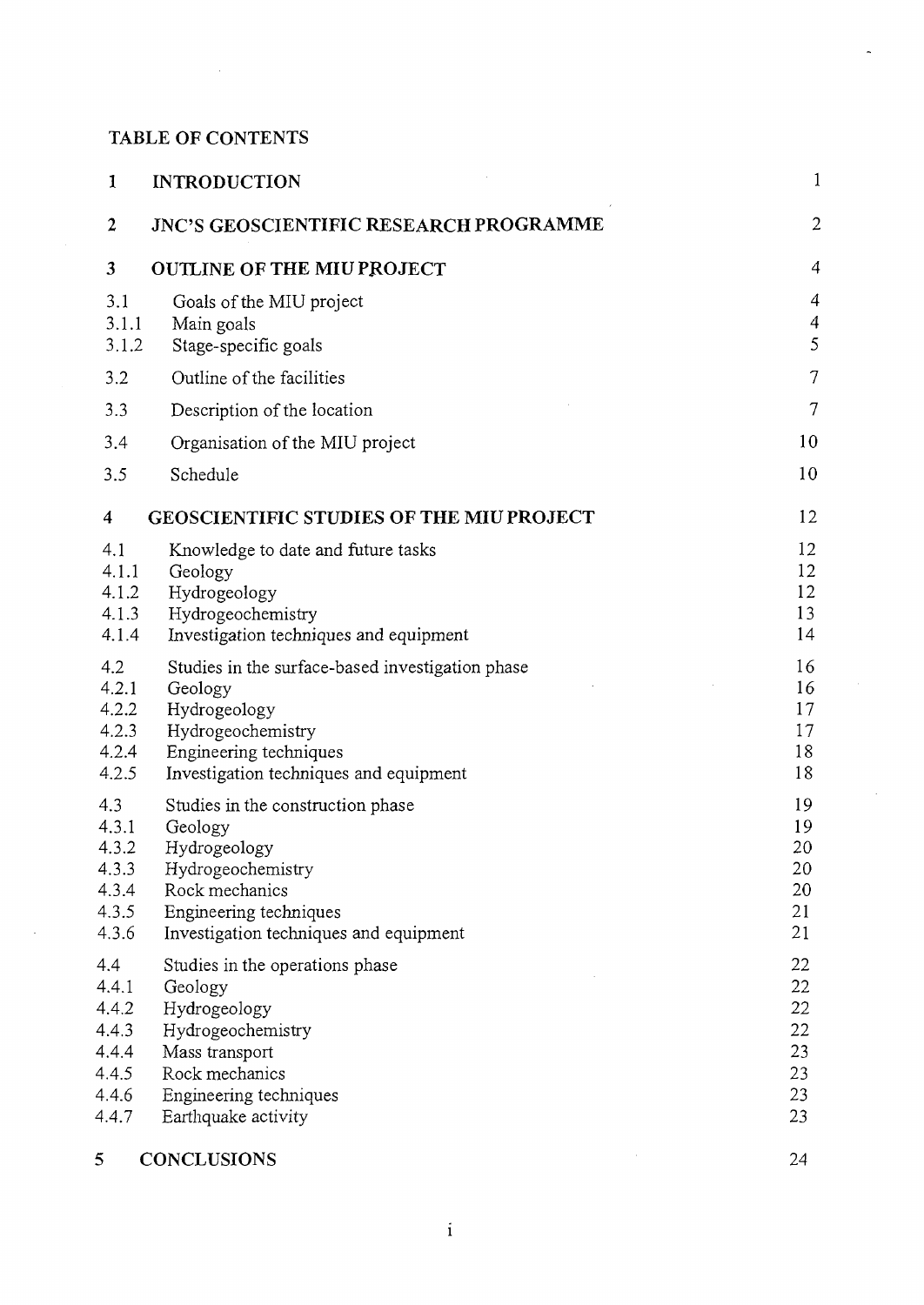## **LIST OF FIGURES**

| Figure 1: | Conceptual view of laboratory layout |  |
|-----------|--------------------------------------|--|
| Figure 2: | Geological map around the MIU site   |  |

 $\sim 10^{-1}$ 

 $\bar{\mathcal{A}}$ 

 $\sim$   $\sim$ 

### **LIST OF TABLES**

 $\mathcal{A}$ 

| Table 1: | MIU Project timetable |  |
|----------|-----------------------|--|
|          |                       |  |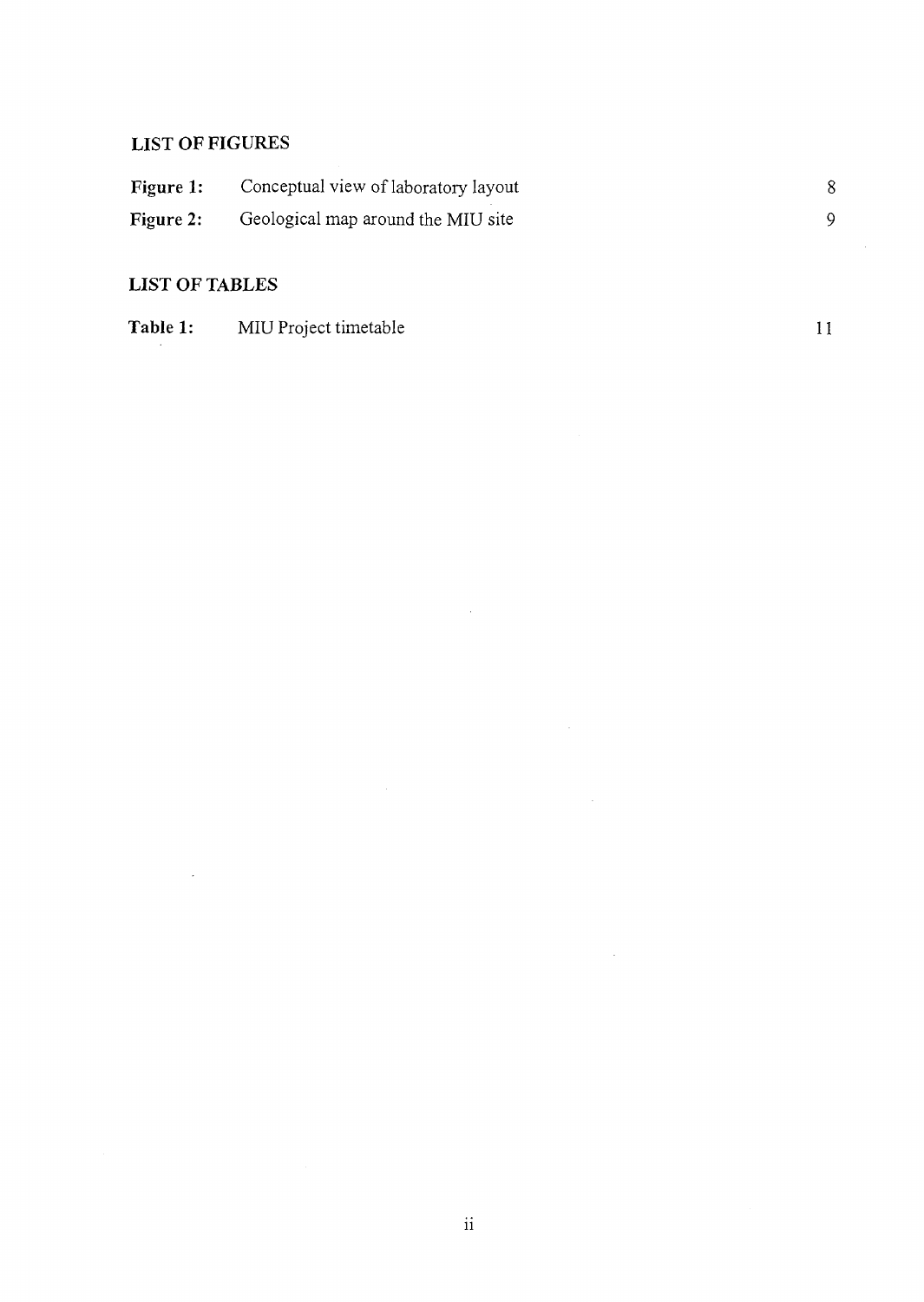#### $\mathbf{1}$ INTRODUCTION  $\sim$

In June 1994, the Atomic Energy Commission of Japan reformulated the Long-Term Programme for Research, Development and Utilisation of Nuclear Energy (LTP). The LTP (item 7, chapter 3) sets out the guidelines which apply to promoting scientific studies of the deep geological environment, with a view to providing a sound basis for research and development programmes for geological disposal projects. The Japan Nuclear Cycle Development Institute (JNC) has been conducting scientific studies of the deep geological environment as part of its Geoscientific Research Programme. The LTP also emphasised the importance of deep underground research facilities in the following terms:

- Deep underground research facilities play an important role in research relating to geological disposal. They allow the characteristics and features of the geological environment, which require to be considered in performance assessment of disposal systems, to be investigated *in situ* and the reliability of the models used for evaluating system performance to be developed and refined. They also provide opportunities for carrying out comprehensive research that will contribute to an improved overall understanding of Japan's deep geological environment.
- It is recommended that more than one facility should be constructed, considering the range of characteristics and features of Japan's geology and other relevant factors.
- It is important to plan underground research facilities on the basis of results obtained from research and development work already carried out, particularly the results of scientific studies of the deep geological environment. Such a plan for underground research facilities should be clearly separated from the development of an actual repository.

JNC's Mizunami underground research laboratory (MIU) Project will be a deep underground research facility as foreseen by the above provisions of the LTP.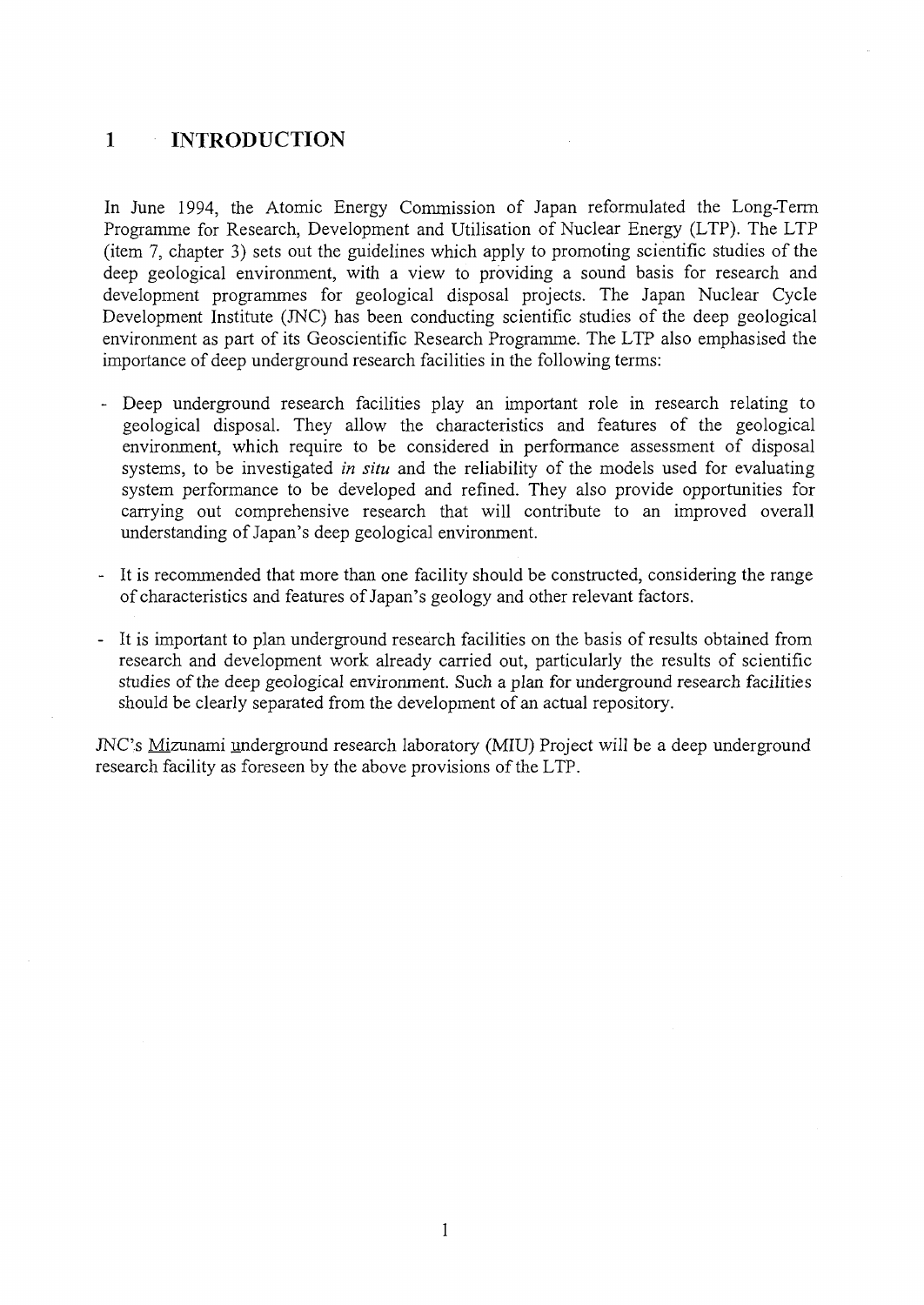#### $\overline{2}$ JNC'S GEOSCIENTIFIC RESEARCH PROGRAMME

Within the framework of its Geoscientific Research Programme, JNC's Tono Geoscience Center has been studying the characteristics of the deep geological environment at the Tono mine and its surroundings in Gifu Prefecture and has completed a study at the Kamaishi mine in Iwate Prefecture. These studies, which were planned on the basis of existing knowledge of the geological and hydrogeological characteristics of rocks in Japan, cover both sedimentary and crystalline rocks.

Studies on groundwater flow and hydrogeochemical characteristics, mass transport and disturbance caused by shaft/drift excavation have been carried out in the sedimentary rocks overlying the crystalline basement at the Tono mine. The No. 2 shaft, which is 6 metres in diameter and 150 metres in depth, was sunk in 1989 to investigate the excavation disturbance. Relevant properties of the deep geological environment were observed continuously before, during and after the shaft excavation and changes in these properties were predicted and evaluated. Based on a comparison between predicted results and actual observed data, methods for analysis and evaluation were developed and iteratively improved. A regional hydrogeological study has now been conducted to investigate the mechanisms of groundwater flow and to develop techniques for characterising the groundwater flow regime around the Tono mine. The area covered by the study is approximately 10 km by 10 km, to a depth of about 1 km, which includes both the sedimentary cover and basement rocks. The planning of the MIU Project can draw on the results of the excavation disturbance experiment and the regional hydrogeological study.

Studies on geological structure, groundwater flow, hydrogeochemical characteristics, excavation disturbance and earthquake activity, *etc* were carried out in granitic rocks at the Kamaishi mine. The programme was divided into two phases (Phase 1: FY1988 - FY1992 and Phase 2: FY1993 - FY1997). The Phase 2 includes studies on geological properties, excavation disturbance, mass transport, engineering technologies and earthquake activity.

The comprehensive investigations carried out to date in the Tono and Kamaishi mines have provided a wealth of relevant data and experience. Key data on the deep geological environment have been obtained and methodologies for investigation and analysis have been developed. On the other hand, from a geoscientific viewpoint, it is important to develop an understanding of the natural *(ie* undisturbed by human activity) state of the deep geological environment and the evolution with time of changes caused by excavation. In this respect, there are limitations to the studies in the existing underground facilities, as explained below:

1. Disturbance due to existing shafts and drifts

As it is a long time since the existing shafts and drifts were excavated, it has to be assumed that lithostatic pressure, groundwater flow patterns and hydrogeochemical characteristics were disturbed on a regional scale. It is impossible to fully reconstruct the undisturbed state of the geological environment.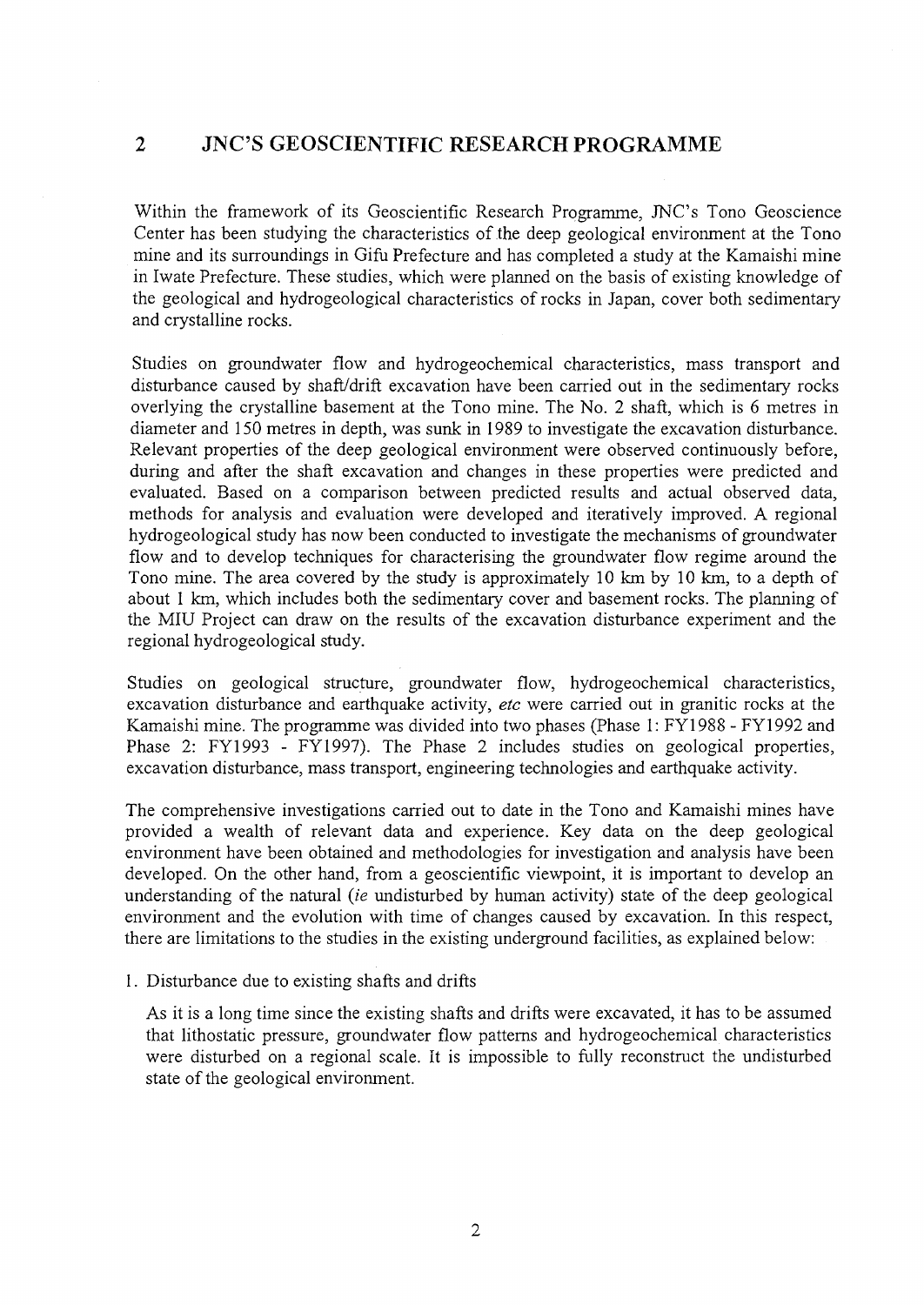#### 2. Limits of the study area

Access to significant geological features such as lithostratigraphical boundaries and fault zones is restricted because the study area is limited to the vicinity of the existing drifts which were, in fact, designed for mining purposes.

The MIU investigations will commence prior to construction of the underground facility and will proceed stepwise during and after the construction. Such an approach, with systematic studies starting in a previously undisturbed area, will be realised for the first time in Japan by the MIU Project. Prediction and verification of deep geological characteristics will be carried out iteratively in each phase and then evaluation of the effects of the construction will be made. Changes in the deep geological environment, including the response after partial backfilling of the shaft and/or drifts, can thus be characterised.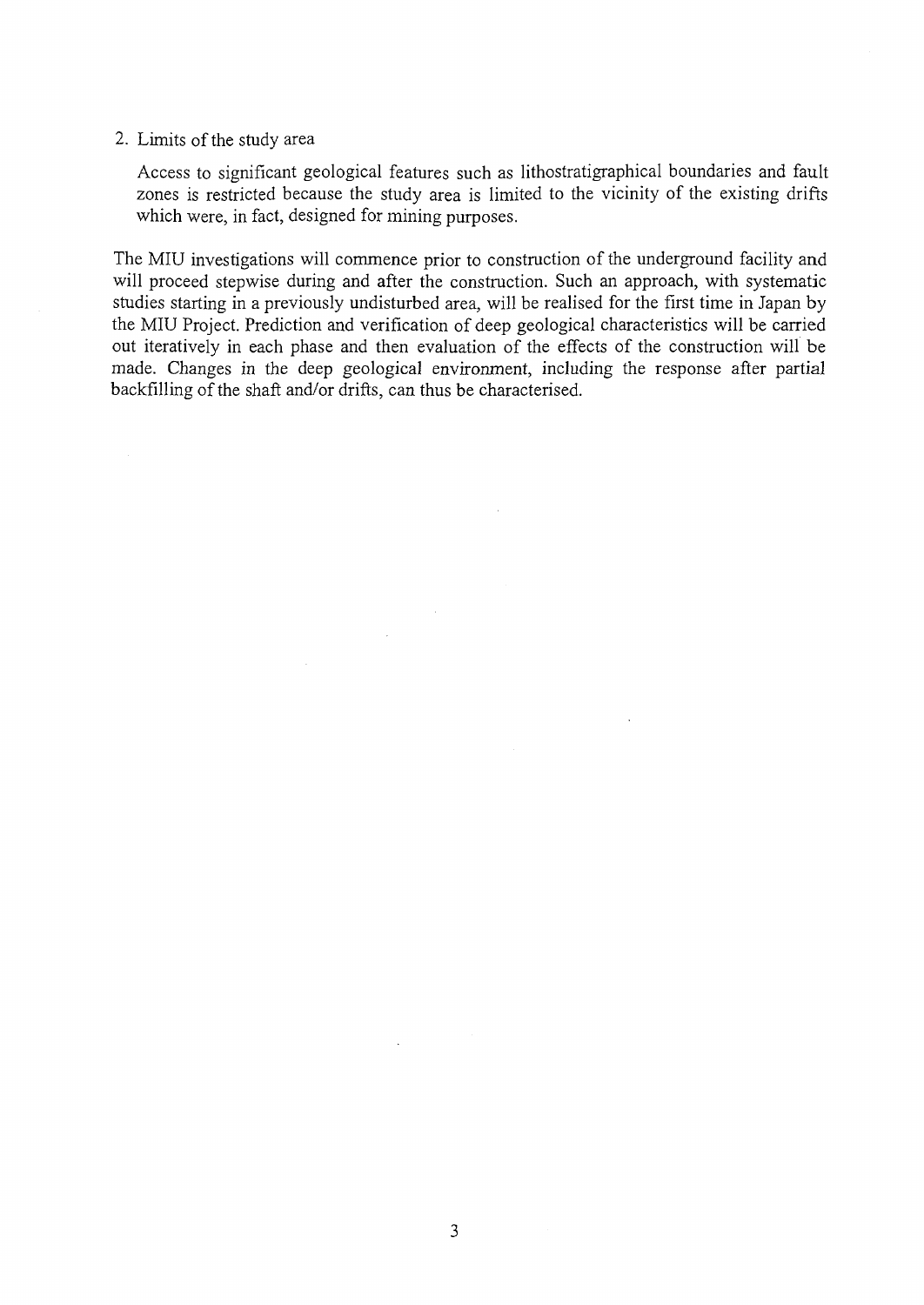#### OUTLINE OF THE MIU PROJECT  $\mathbf{3}$

Against the background provided by the Japanese governmental policy and the content of the Geoscientific Research Programme, JNC plans to construct an underground research laboratory at the Shobasama-bora site in Akeyo-cho, Mizunami City, Gifu Prefecture. The MIU studies will focus mainly on granitic rocks, which are widely distributed throughout Japan. The MIU Project is planned as an expansion of the existing Geoscientific Research Programme *(eg* regional hydrogeological study, shaft excavation disturbance experiment, *etc)* which has been carried out in recent years in and around the Tono mine. In addition, the results from the regional hydrogeological study will be valuable for the MIU studies as the MIU site is located within the area covered by the regional hydrogeological study.

A wide range of geoscientific research and development activities of the MIU Project is planned in three phases *(ie* before, during and after the construction of the underground facility) over the next 20 years:

- First phase: surface-based investigation
- Second phase: construction
- Third phase: operations

### 3.1 Goals of the MIU Project

As discussed in section 2, the MIU studies will start with the characterisation of the natural *(ie* undisturbed by human activity) state of the deep geological environment. This is complemented by investigation of the effects of the perturbations caused by excavation and operation of the facility for precise understanding of processes in the deep geological environment. It will thus be possible to precisely plan and extensively execute the development of technology and methodology for the characterisation and the investigation.

The project objectives are divided into main goals, which are relevant for the project as a whole, and phase-specific goals, which are specific to each of the three investigation phases. In each phase, predictions are made regarding the characteristics of the geological environment which will be encountered in the next phase and, based on the assessment criteria established previously, the predictions made in the previous phase are verified.

#### **3.1.1 Main goals**

1. To establish comprehensive techniques for investigating the geological environment

The first goal is to systematically combine the fundamental methodologies developed and improved in the Geoscientific Research Programme and to provide comprehensive and integrated investigation strategies. The aim is to demonstrate the effectiveness of a series of techniques for reliably investigating, predicting and modelling the characteristics of the deep geological environment and verifying the models of the geological environment. The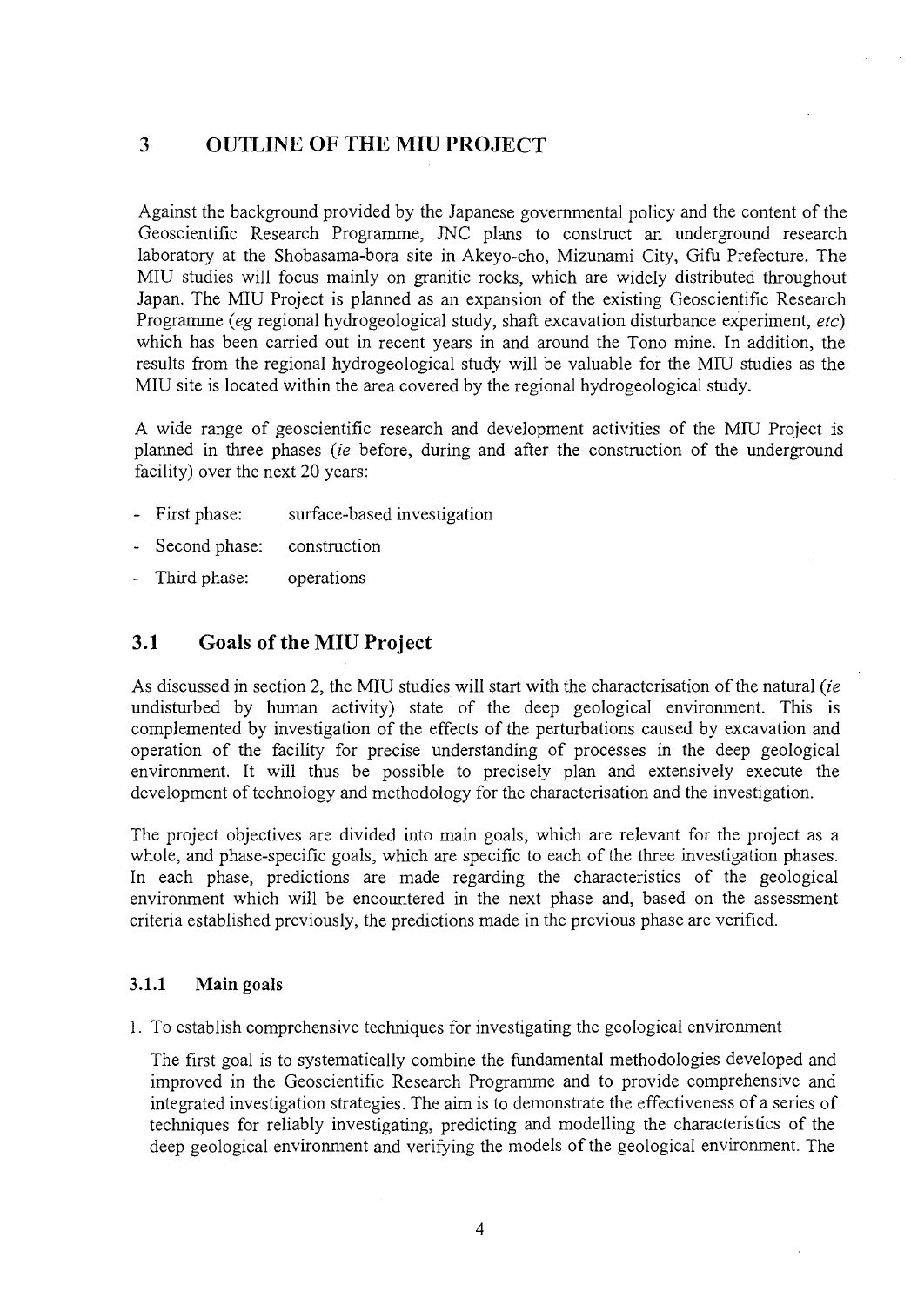reliability of the investigation techniques used and resultant data quality will be studied. It is planned that the techniques developed during the project will provide the technical means for reliably investigating a range of geological environments.

2. To acquire data on the deep geological environment

The second goal is to acquire high-quality data on the deep geological environment. These data, which will be backed up with results of geoscientific studies both in Japan and abroad, will be used to improve the reliability of conceptual models of the deep geological environment in Japan. They will also be used to evaluate engineering methods and equipment for later phases of underground construction and operations. The integrated dataset produced, which will include relevant results of geoscientific research performed abroad, will provide a basis for other parts of the R&D programme for geological disposal in Japan.

3. To develop a range of engineering techniques for deep underground application

The third goal is to evaluate techniques for design and construction of large-scale underground facilities and to clarify the potential long-term effects of these techniques on the geological environment *(eg* possible interactions between construction materials and groundwater/bedrock, *etc).* Studies will also be carried out on infrastructures for managing safety and the operating environment in such underground facilities.

#### 3.1.2 Phase-specific goals

#### *Surface-based investigation (phase 1)*

1. To acquire data on the undisturbed geological environment with surface-based investigation methods and to predict the characteristics of the geological environment and the effects of construction of underground facilities

These data will be used to construct geological, hydrogeological and hydrogeochemical models for predicting both the geological properties which will be encountered and the effects of construction in the next phases.

2. To establish methodologies for evaluating predictions

Criteria and detailed methodologies will be specified for checking the plausibility of model predictions made in this phase by comparison with the data obtained in the subsequent construction phase.

3. To formulate detailed design concepts for underground facilities and to establish detailed plans of the construction phase

Based on the data obtained in this phase, as well as on modelling results, a detailed design concept for the underground facilities will be formulated and detailed investigation plans will be established for the construction phase.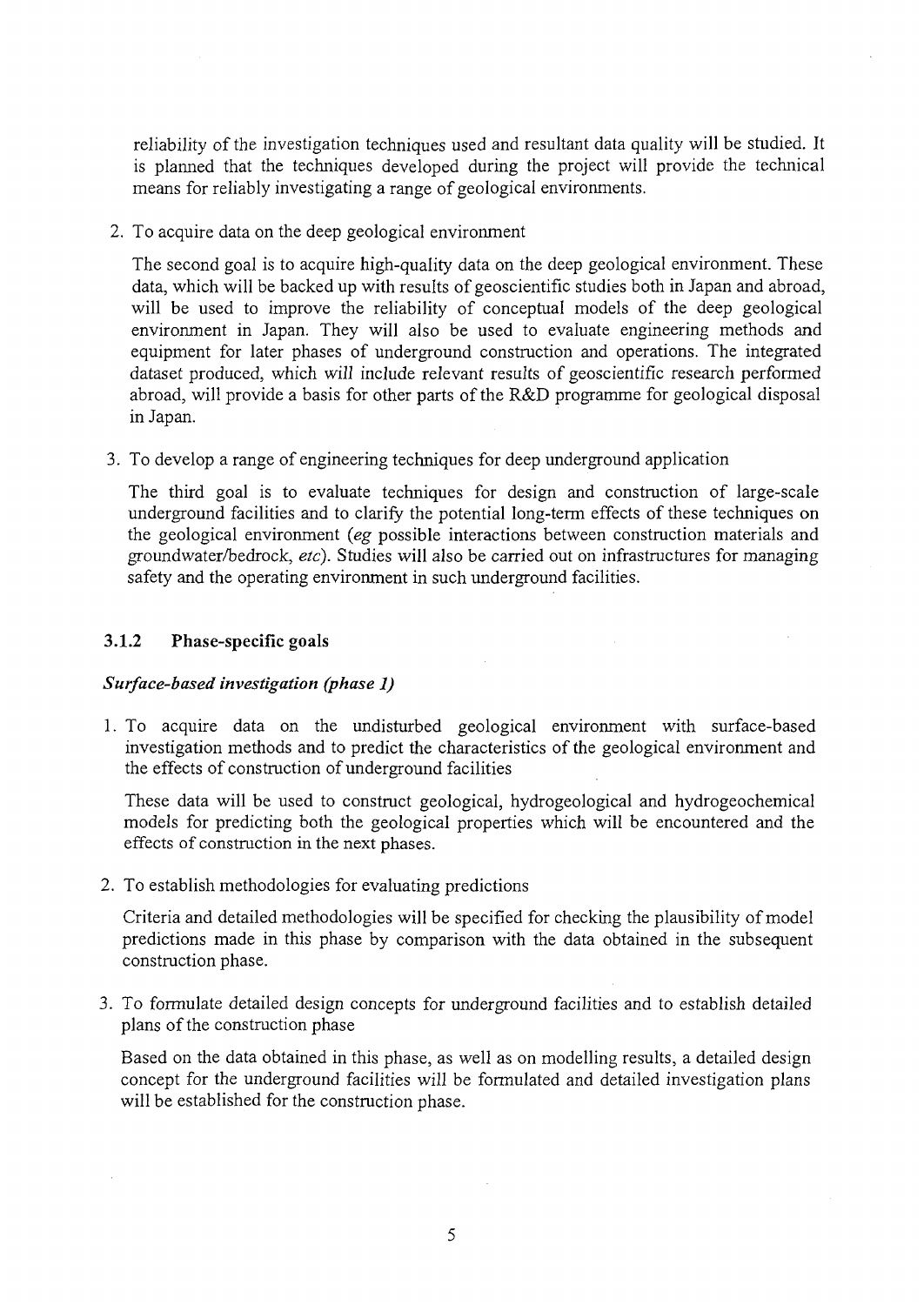#### *Construction (phase 2)*

1. To acquire data on the geological environment by investigations from shafts and drifts and to predict the characteristics of the geological environment around the drifts

Data on the geological environment will be acquired by investigations performed from shafts and drifts during shaft sinking. The geological, hydrogeological and hydrogeochemical models which have been formulated in phase 1 will be refined using these data and then used to predict the geological conditions which will be encountered in phase 3.

2. To verify predictions made in phase 1

Based on the criteria and methodologies previously established, specific predictions made during the surface-based investigation phase regarding deep geological characteristics and the changes caused by the construction of underground facilities will be evaluated. The degree to which the geological, hydrogeological and hydrogeochemical models are appropriate and the degree to which the surface-based investigation methodologies are effective will be evaluated. If significant differences between predictions and observations are noted, relevant studies may be repeated or models may be refined.

3. To evaluate the effectiveness of engineering techniques used for design and construction of underground facilities

The effectiveness of engineering techniques selected in phase 1 will be assessed. In cases where problems are identified, recommendations for improvements will be made, which may be transferable to a later stage of the project.

4. To establish plans for the operations phase

Based on the integrated dataset derived in this phase and on model analyses, detailed plans will be developed for the operations phase.

#### *Operations (phase 3)*

1. To acquire detailed data on the geological environment via investigations in drifts

Additional detailed data on various deep underground characteristics and phenomena will be acquired through investigations in the drifts.

2. To verify predictions made in phase 2

Based on the criteria and methodologies previously established, the results of predictions made in the construction phase regarding the deep geological environment, as well as of the changes caused by the construction of the underground facilities, will be evaluated. The degree to which geological, hydrogeological, hydrogeochemical and rock mechanical models are appropriate and the degree to which the investigation techniques employed are effective will finally be evaluated. If significant differences between predictions and observations are noted, relevant studies may be repeated or models may be refined.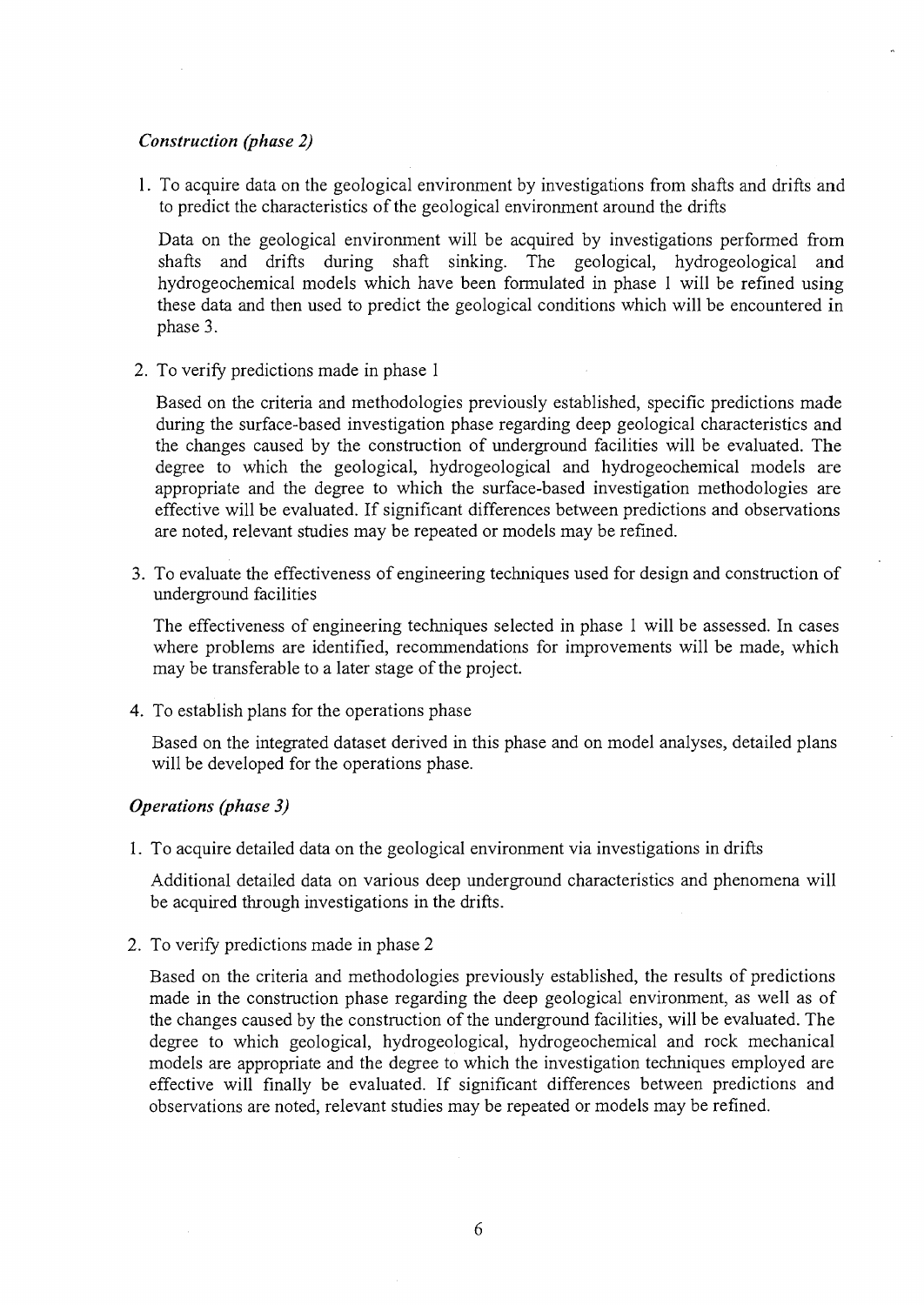3. Demonstration of engineering techniques for deep underground utilisation

Techniques for ensuring the safety of the working environment, for performing thermohydro-mechanical coupled experiments in the near field and for restoring the excavation disturbance will be evaluated. The ability of current engineering techniques to minimise the perturbing effects on the geological environment of the construction of underground facilities will also be investigated.

### 3.2 Outline of the facilities

The laboratory will consist of both surface and underground facilities. A conceptual overview of the laboratory layout is shown in Figure 1. The surface facilities consist of an office, a core storage facility, a workshop for manufacture, maintenance and repair of equipment and instrumentation and support facilities for underground construction. The underground facilities consist of a main shaft, a system of drifts and a ventilation shaft.

The diameter of the main shaft has provisionally been set at 6 metres and the proposed depth is 1,000 metres. Details of the geometry and depth of specific underground facilities, including the main shaft, the ventilation shaft and the drifts, will be defined using data on the geological environment obtained during the surface-based investigation phase, assuming no surprises during phase 2.

#### 3.3 Description of the location

The laboratory will be constructed at the Shobasama-bora site in Akeyo-cho, Mizunami City, Gifu Prefecture. In the region of Mizunami and Toki cities, the area in which the laboratory will be constructed is located close to the boundary between the Ryoke Belt (Cretaceous igneous-metamorphic complex) and the Mino Terrane (Meso-Palaeozoic sedimentary complex). The main components of the MIU underground facilities will be constructed in crystalline basement, the Toki Granite, which is distributed throughout this area (Figure 2).

The area offers a number of advantages for carrying out such research programmes:

- A commonly encountered geological setting in Japan *(ie* granitic basement overlain by sedimentary sequences)
- The presence of groundwater, faults and the largest uranium ore mineralisation in Japan, all of which are interesting subjects of JNC's geoscientific research
- An easily accessible location in the central region of Japan
- A local infrastructure which includes the Tono Frontier Science Research City Plan

In addition to these advantages, JNC has, over the last 30 years, accumulated wide-ranging experience and information at the Tono Geoscience Center through uranium exploration activities. Usable research facilities and instrumentation are thus already available.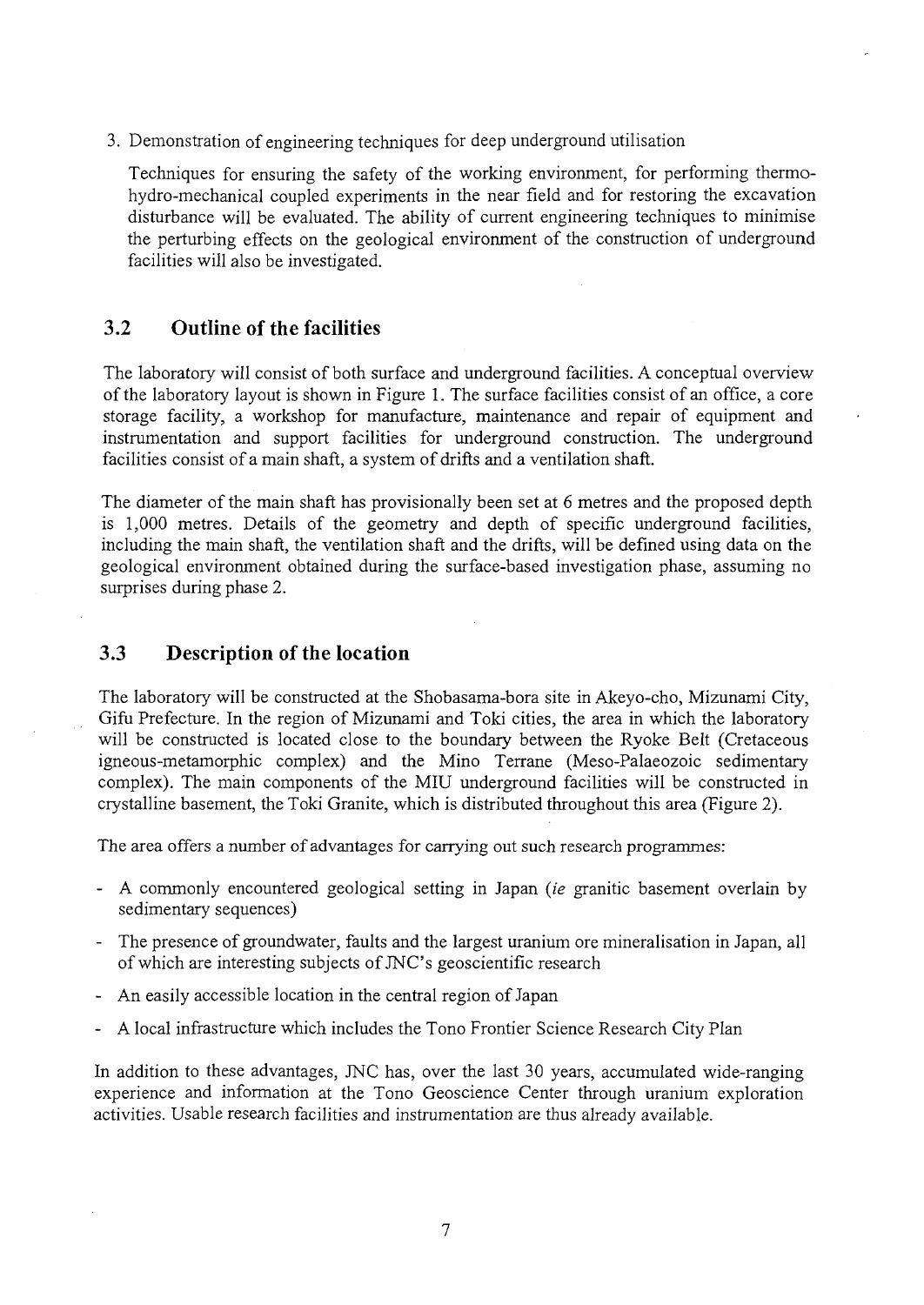

Figure 1 Conceptual view of laboratory layout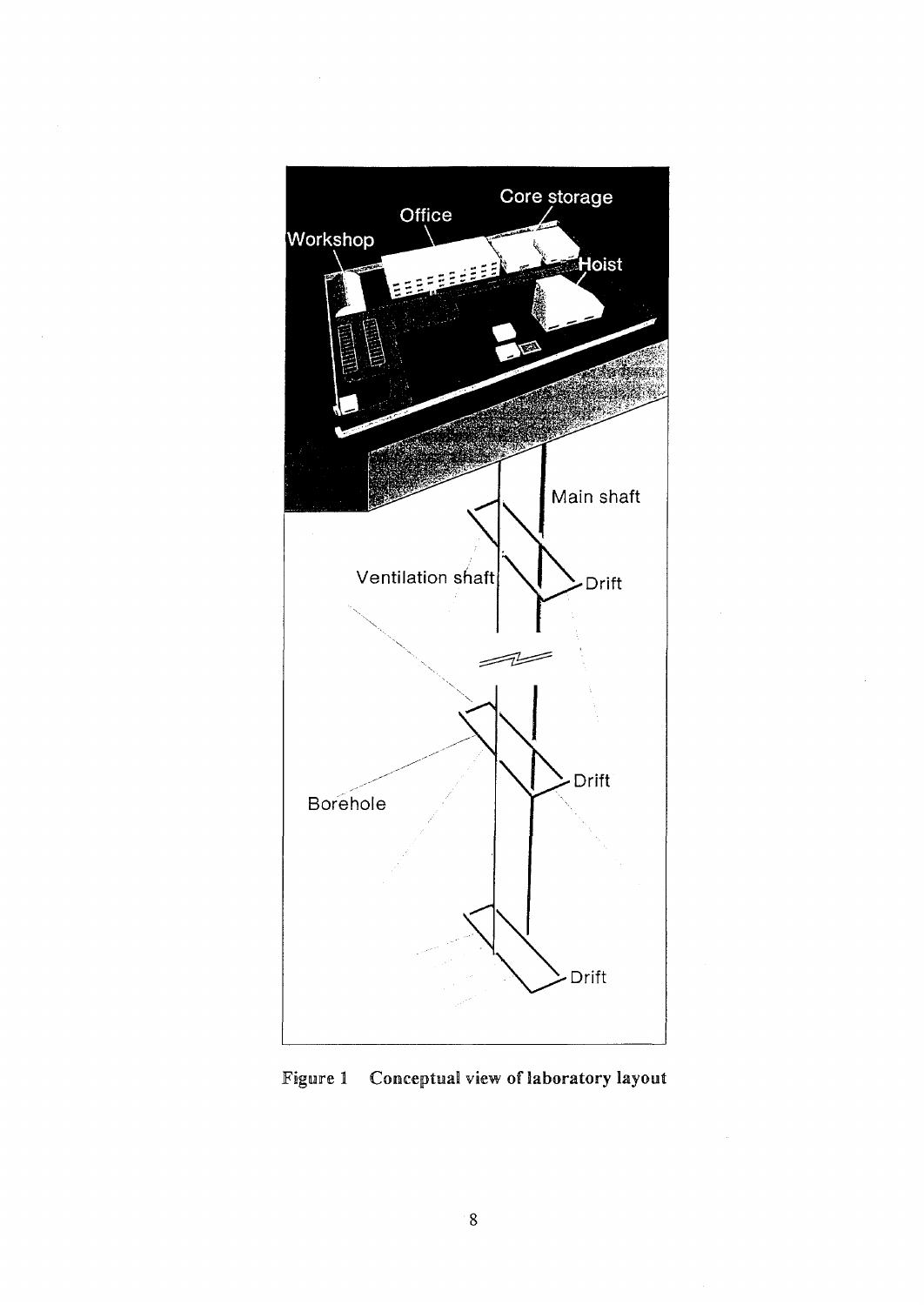

Figure 2 Geological map around the MIU site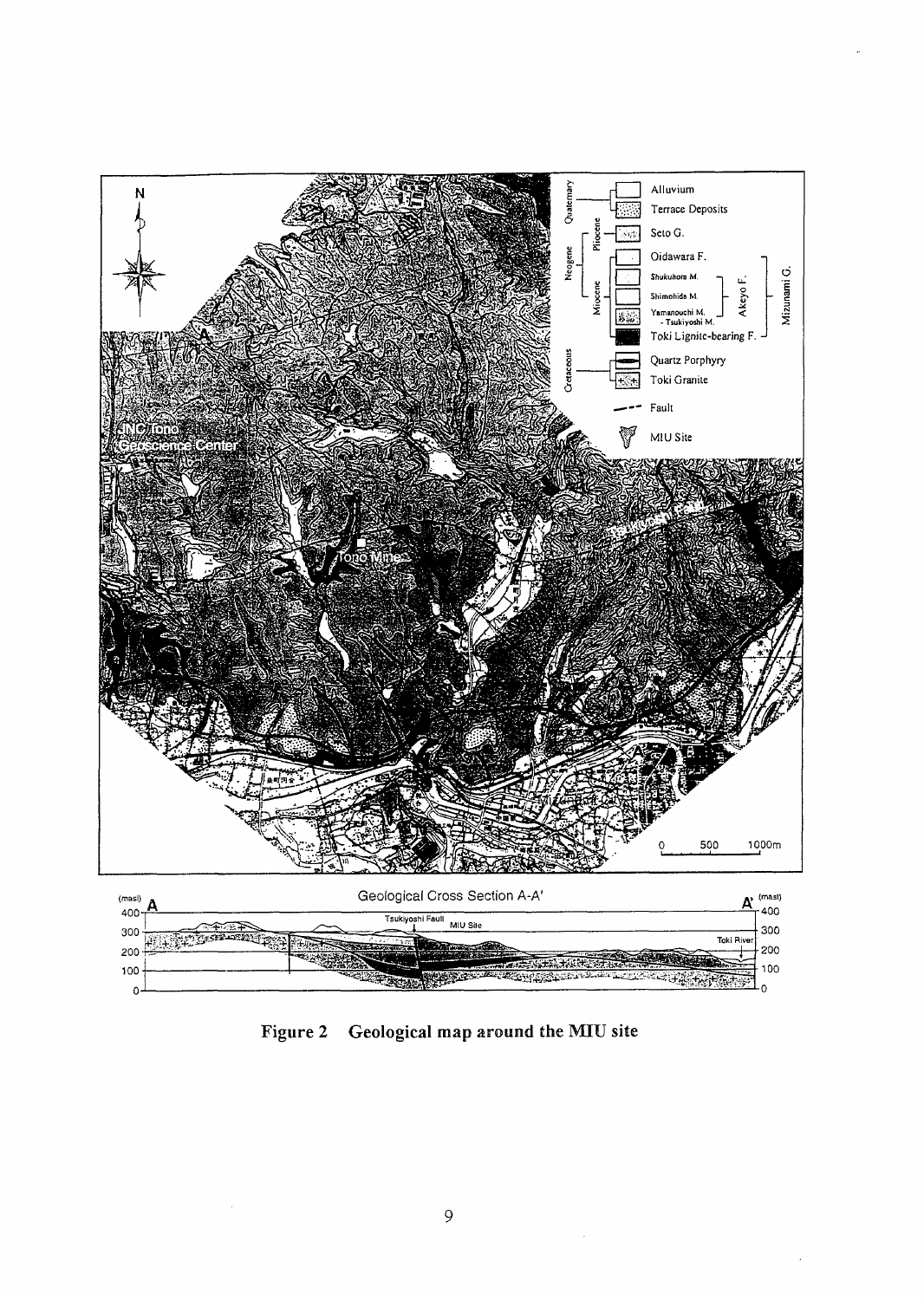## 3.4 Organisation of the MIU Project

It is necessary that the organisation of the MIU Project should be established separately for each of the three phases. Working groups on geological structure, hydrogeology, hydrogeochemistry, *etc* will provide a core of expertise for the surface-based investigation phase. Working groups on mass transport, rock mechanics, engineering techniques, *etc* will be set up as necessary in the second and third phases.

The geoscience planning and management group of the Tono Geoscience Center is responsible for overall management and co-ordination of the project, and will promote smooth running of the work programmes. In order to develop the scientific and engineering skills required for efficient performance of the work programmes, planning strategies and investigation results will be reviewed by experts outside JNC, who provide advice and input for the revision of plans. The waste isolation research division of the Tokai Works provides technical collaboration in transferring the results from the MIU Project as the scientific and technological basis for the R&D programmes relating to geological disposal projects.

The organisational infrastructure for conducting work, meetings of experts (including outside experts) and meetings on the progress of construction has been established. A committee that will decide on the utilisation of the underground laboratory once JNC's programme has been completed has already been set up at the request of the local communities. Plans are already underway for establishing a committee that will be organised by the administrative, JNC and local people and which will consider safety issues of the MIU Project.

The MIU Project programmes foresee scientific research and development activities in the fields of geology, hydrogeology, hydrogeochemistry, mass transport, rock mechanics, engineering techniques, *etc* utilising a wide range of advanced civil engineering and investigation techniques. JNC therefore intends to collaborate with organisations and universities with relevant experience both in Japan and abroad. As the deep geological environment is being considered world-wide for the storage of materials, the laboratory will be used not only for JNC's research purposes but is also offered as a study site for other researchers from Japan and abroad. It is JNC's intention that the facility should become an internationally leading centre of excellence in earth sciences.

### 3.5 Schedule

A wide range of geoscientific research and development activities are planned in the three phases *(ie* surface-based investigation phase, construction phase and operations phase) which will extend over the next 20 years (Table 1). JNC has been participating for many years in relevant programmes world-wide, for example the URL in Canada and the HRL in Sweden, and the experience and know-how obtained from this involvement in foreign programmes will be utilised in the MIU Project.

As the volume of knowledge on the geological environment increases, it will be necessary to reconsider this plan.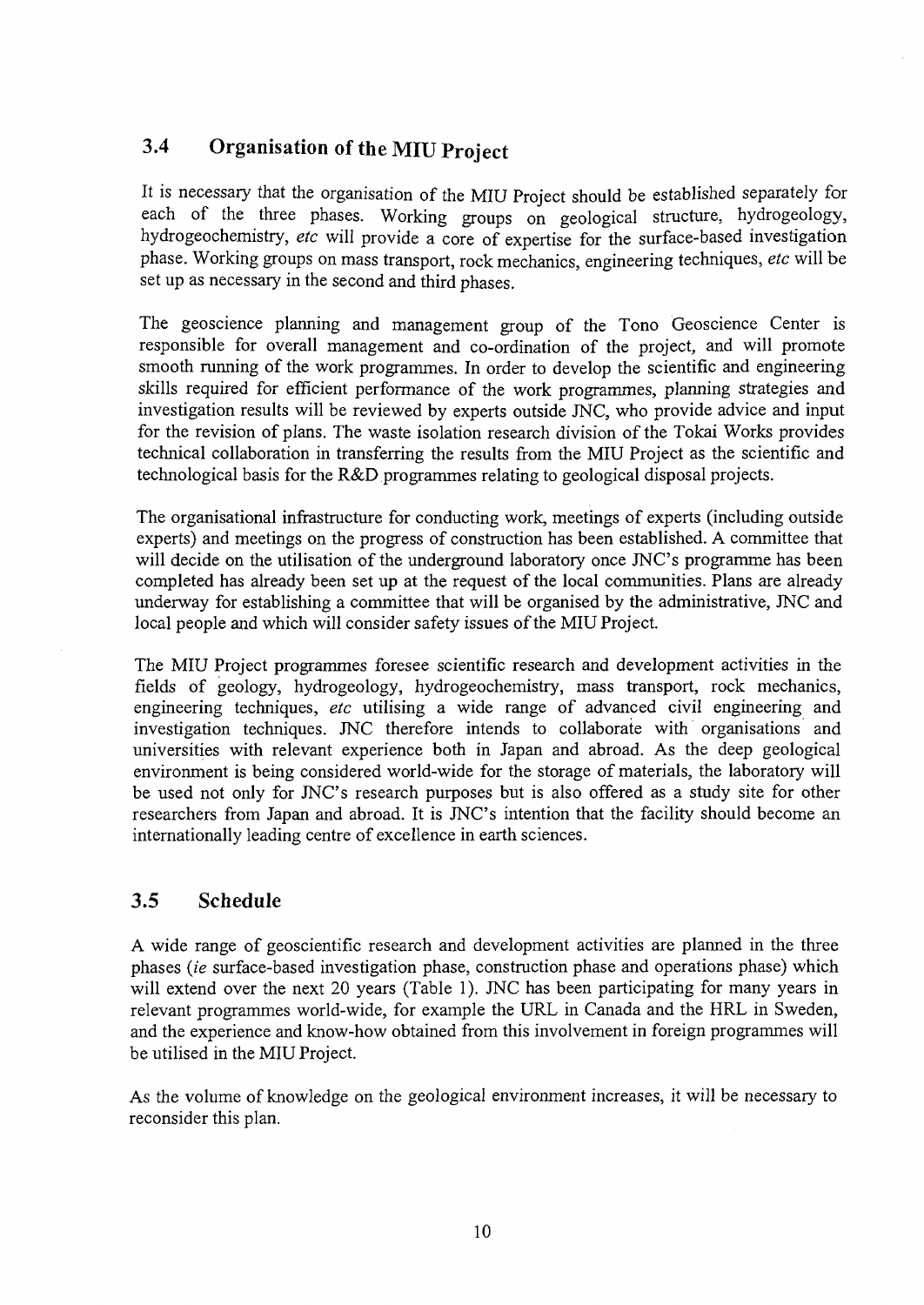|                                   |              | Year |             |                         |   |  |                                            |  |  |  |  |  |  |  |  |  |  |  |  |
|-----------------------------------|--------------|------|-------------|-------------------------|---|--|--------------------------------------------|--|--|--|--|--|--|--|--|--|--|--|--|
|                                   |              | 1    | $2^{\circ}$ | $\overline{\mathbf{3}}$ | 4 |  | 5:6 7 8 9 10:11 12 13 14 15:16 17 18 19 20 |  |  |  |  |  |  |  |  |  |  |  |  |
| Surface-based investigation phase |              |      |             |                         |   |  |                                            |  |  |  |  |  |  |  |  |  |  |  |  |
| Planning                          |              |      |             |                         |   |  |                                            |  |  |  |  |  |  |  |  |  |  |  |  |
| Investigations                    |              |      |             |                         |   |  |                                            |  |  |  |  |  |  |  |  |  |  |  |  |
| Evaluation                        |              |      |             |                         |   |  |                                            |  |  |  |  |  |  |  |  |  |  |  |  |
| Construction phase                |              |      |             |                         |   |  |                                            |  |  |  |  |  |  |  |  |  |  |  |  |
| Planning                          |              |      |             |                         |   |  |                                            |  |  |  |  |  |  |  |  |  |  |  |  |
| Investigations                    |              |      |             |                         |   |  |                                            |  |  |  |  |  |  |  |  |  |  |  |  |
| Evaluation                        |              |      |             |                         |   |  |                                            |  |  |  |  |  |  |  |  |  |  |  |  |
| Operations phase                  |              |      |             |                         |   |  |                                            |  |  |  |  |  |  |  |  |  |  |  |  |
| Planning                          |              |      |             |                         |   |  |                                            |  |  |  |  |  |  |  |  |  |  |  |  |
| Investigations                    |              |      |             |                         |   |  |                                            |  |  |  |  |  |  |  |  |  |  |  |  |
| Evaluation                        |              |      |             |                         |   |  |                                            |  |  |  |  |  |  |  |  |  |  |  |  |
| Facilities                        |              |      |             |                         |   |  |                                            |  |  |  |  |  |  |  |  |  |  |  |  |
| Surface facilities                | Design       |      |             |                         |   |  |                                            |  |  |  |  |  |  |  |  |  |  |  |  |
|                                   | Construction |      |             |                         |   |  |                                            |  |  |  |  |  |  |  |  |  |  |  |  |
| Underground facilities            | Design       |      |             |                         |   |  |                                            |  |  |  |  |  |  |  |  |  |  |  |  |
|                                   | Construction |      |             |                         |   |  |                                            |  |  |  |  |  |  |  |  |  |  |  |  |
| Monitoring of environment         |              |      |             |                         |   |  |                                            |  |  |  |  |  |  |  |  |  |  |  |  |

 $\mathcal{A}^{\mathcal{A}}$ 

 $\sim$ 

 $\mathcal{A}^{\mathcal{A}}$ 

 $\bar{\mathcal{A}}$ 

Table 1 MIU Project timetable

 $\overline{a}$ 

 $\mathcal{A}^{\mathcal{A}}$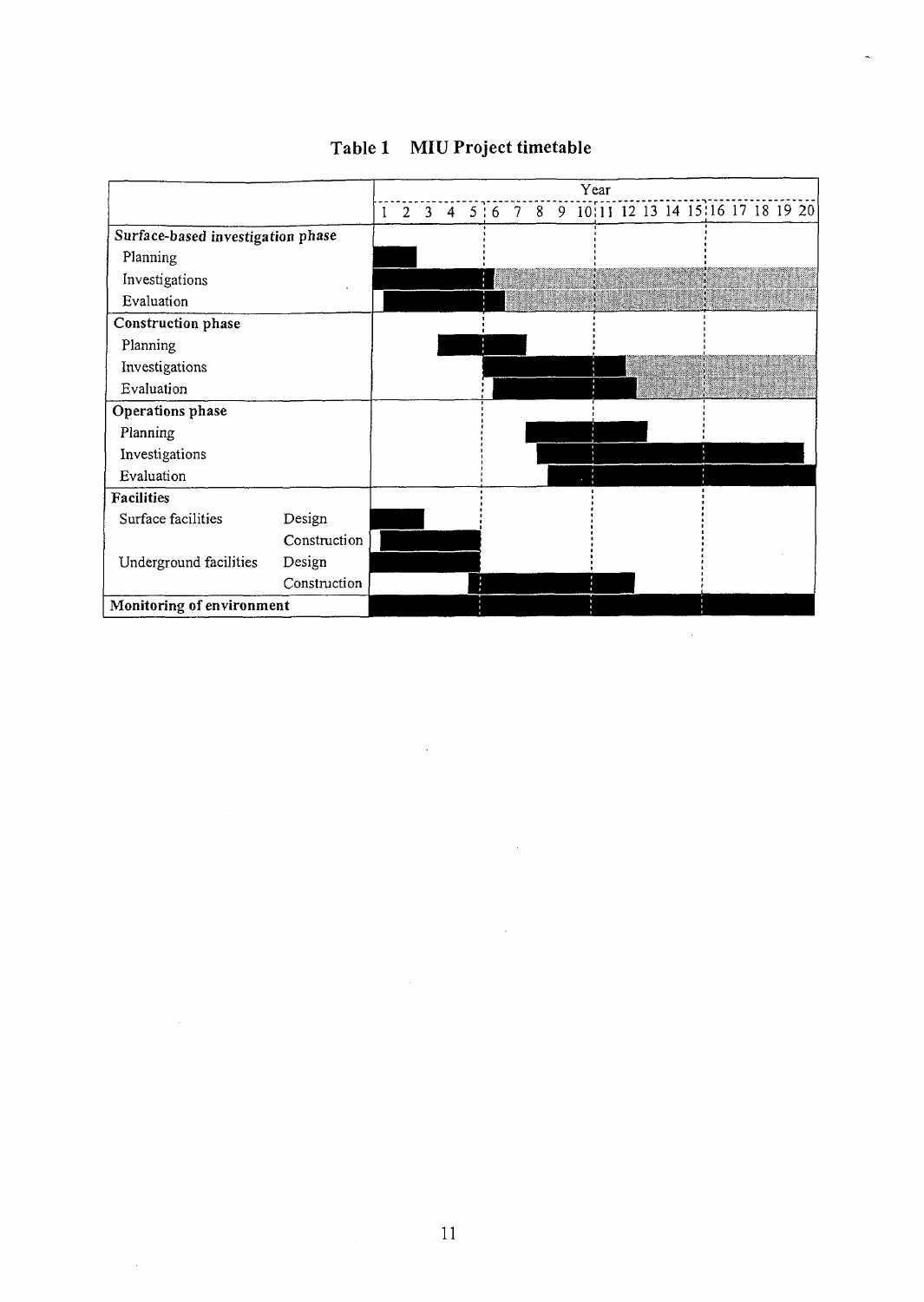### 4 GEOSCIENTIFIC STUDIES OF THE MIU PROJECT

### 4.1 Knowledge to date and future tasks

#### **4.1.1 Geology**

As part of the Geoscientific Research Programme, JNC has been developing drilling techniques and methods for analysis of remote sensing data, as well as improving equipment for geophysical surveys. For example, reflection seismic surveys have been carried out and the application tested of the RAMAC system that was developed as part of an international co-operative study organised by the OECD/NEA (with JNC participation). The applicability of both methods has been confirmed. A methodology for classifying fractures in crystalline rocks from the viewpoint of mass transport has also been established and *in situ* investigations have been conducted at the Kamaishi mine with a view to generalising the methodology. Furthermore, a new understanding of the heterogeneity of the Toki Granite has been obtained by borehole investigations conducted as part of the Geoscientific Research Programme.

The objectives of the MIU Project include the development of systematic investigation methodologies applicable to crystalline rocks in Japan. During the surface-based investigation phase, existing techniques and installations will be evaluated individually. Based on results obtained and on relevant studies carried out previously in Sweden, Canada and elsewhere, the key task will then be to establish an effective integrated investigation strategy by the optimum combination of these techniques and by comparing results obtained with data and observations from later phases.

#### **4.1.2 Hydrogeology**

At Tono, JNC has been conducting hydrogeological investigations of the shallow sub-surface at a hillside location and in boreholes in order to analyse groundwater flow regimes within the regional hydrogeological system. Data have been acquired on the distribution of hydraulic conductivities and topographically controlled hydraulic head, water fluxes in surface channels, recharge rates, *etc.*

In the case of the investigations of the shallow sub-surface, meteorological parameters, soil moisture contents, discharge rates, water table levels, *etc* have been observed. This database was used to study the disturbance in and around the Tono mine caused by sinking the No. 2 shaft. The average recharge rate measured in this area is 0.57 mm/day.

In the borehole investigation programme, long-term observations have been carried out using the multiple piezometer system (MP system) developed in Canada. Hydraulic packer tests have been made to depths of 500 metres and potentially water-conducting features have been characterised. The equipment used for these investigations has been tested extensively. Equipment for hydraulic packer tests, which can be applied to low permeability rocks down to depths of 1,000 to 2,000 metres, has already been developed abroad. In 1994, JNC also developed equipment for hydraulic packer tests down to depths of 1,000 metres under geological conditions in Japan.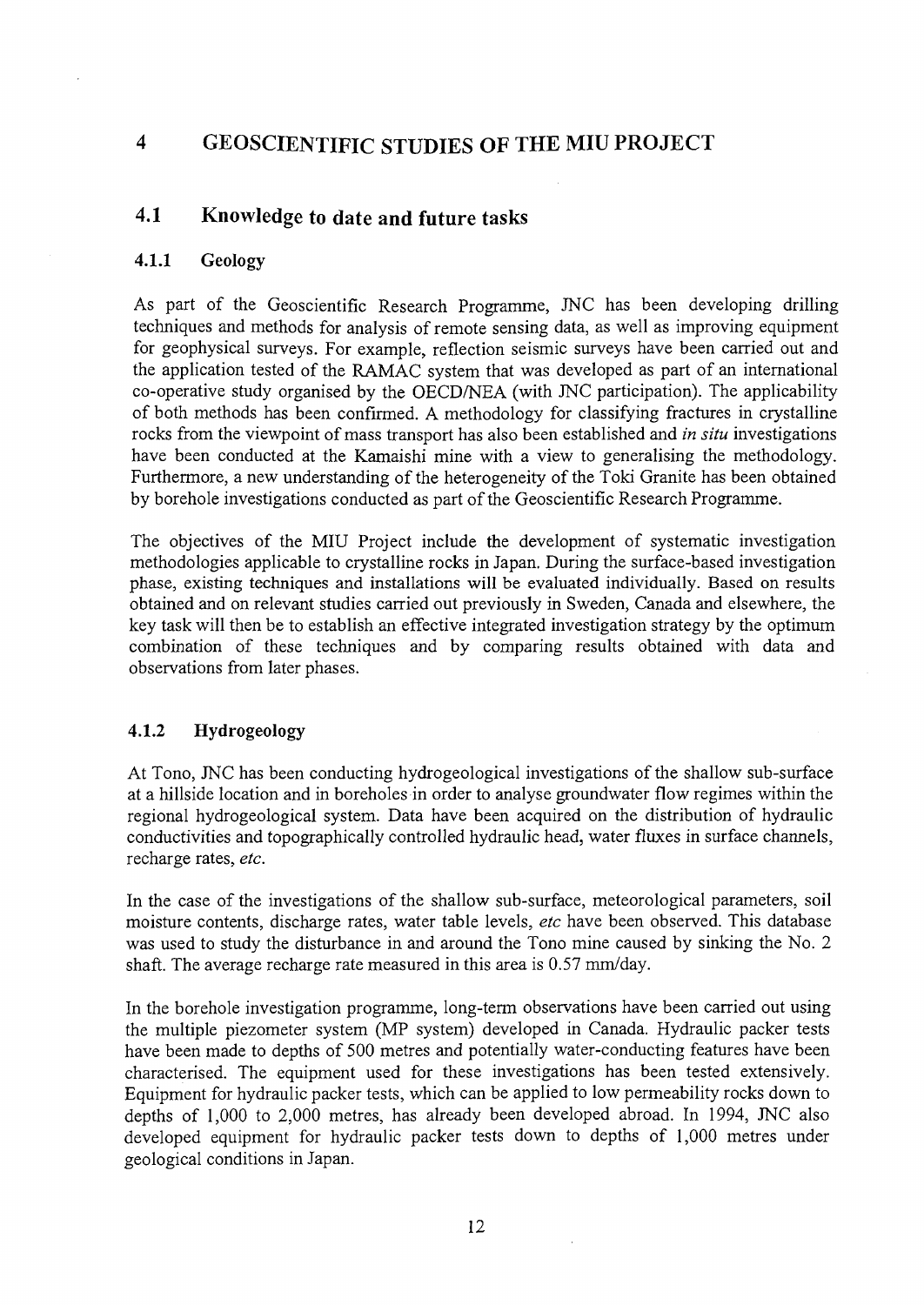Various computer codes have been developed in Europe and the USA for the simulation of groundwater flow. For regional groundwater flow analysis, three-dimensional finite element codes (MOTIF, FELOW, NAMMU, *etc)* are used for porous media and special codes (FracMan/MAFIC, TRINET, NAPSAC, *etc)* have been developed for fractured media. JNC has introduced the TAGSAC code, developed by Saitama University, which can handle steady-state and non-steady-state flow under both saturated and unsaturated conditions in porous media. This code was used for predictive analysis of the hydraulic perturbation caused by the excavation of the No. 2 shaft in the Tono mine. For fractured media, the FracMan/MAFIC code has been introduced and the Don-Chan model was developed in collaboration with Saitama University. The applicability of these two codes to fractured media was confirmed by the simulation of tracer tests conducted in the Kamaishi mine. A geostatistical approach has been applied in Sweden and other countries to determine the spatial distribution of hydraulic conductivities. JNC has confirmed the effectiveness of this methodology, complementing measured hydraulic conductivities/transmissivities with logging data and applying geostatistical and fractal models to specific host rocks.

JNC is currently applying newly developed equipment to measure hydraulic conductivity/transmissivity at depths of more than 500 metres. The depth dependency of hydraulic conductivity/transmissivity is being studied. Natural hydraulic gradients are also measured and the hydrogeological properties of major water-conducting features which are considered to have a significant influence on groundwater flow are being investigated. It is necessary to develop methodologies for simulating groundwater flow and estimating the spatial distribution of hydraulic conductivities/transmissivities in fractured crystalline rocks, where permeability is controlled by the distribution of water-conducting features.

#### 4.1.3 Hydrogeochemistry

Data on the pH and chemical composition of groundwater have been acquired to a depth of 180 metres around the Tono mine. Isotopic data for hydrogen, oxygen and carbon have allowed the origin and residence time of the groundwater to be estimated. In the Kamaishi mine, the chemical and isotopic compositions of groundwater in the granite body to a maximum depth of 800 metres have been determined. For groundwater sampling and analysis, two different hose systems have been used for the first time to measure physico-chemical parameters and to sample groundwater in a 1,000 metre deep borehole. The groundwater sampling equipment developed by JNC for use to a depth of 1,000 metres has been employed in the Geoscientific Research Programme in the Tono area and the Kamaishi mine.

Chemical classification of groundwater by multivariate analysis and theoretical analyses of its evolution using water-rock interaction codes (PHREEQE, EQ3/6) have been conducted in Sweden and elsewhere to investigate the evolution of groundwater and to develop hydrogeochemical models. JNC has been conducting relevant studies, drawing on experience from abroad. Based on isotopic data, the groundwater in the sedimentary rocks at the Tono mine was determined to be of meteoric origin; the deepest groundwater in the mine is estimated to be about 10,000 years old. It has been established that calcite dissolution and ion exchange reactions between clay minerals and groundwater are dominant water-rock interactions occurring. This is based on field data, water-rock interaction experiments and chemical thermodynamic analyses. In the Kamaishi mine, groundwater is classified by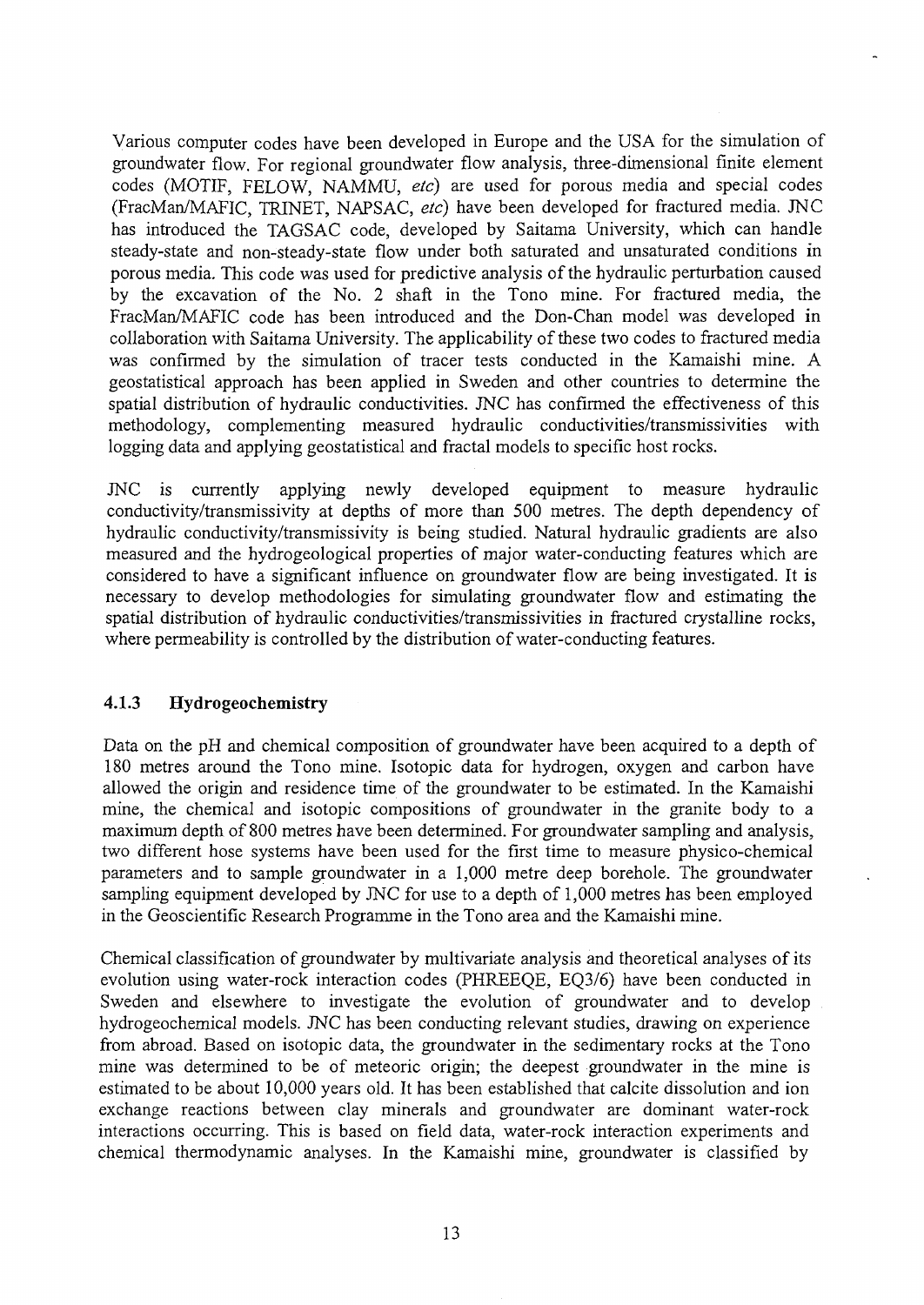multivariate analysis of its chemical components. The vertical distribution of tritium concentration of the groundwater indicates that groundwater flow may have been affected by the existing drift system. The value of the combined application of multivariate analysis of hydrochemical data and modelling of water-rock interactions is confirmed by these studies.

Perturbation of hydrogeochemical characteristics by the existing drift system is indicated in both the Tono and Kamaishi mines *(eg* by the drawdown of hydraulic head and the detection of tritium). In the surface-based investigation phase, it will therefore be important to acquire groundwater data, particularly on physico-chemical parameters such as Eh, from the surface to a depth of about 1,000 metres.

#### **4.1.4 Investigation techniques and equipment**

JNC has been developing techniques and equipment for investigating the characteristics of the undisturbed geological environment. In the surface-based investigation phase, it is planned to utilise the existing investigation techniques and equipment. It is important to clearly specify investigation aims and to tailor the characterisation programme to efficiently cover all areas of interest. The following investigation techniques and equipment will be mainly developed.

#### *Drilling techniques*

Drilling using water without drilling mud has been carried out in several countries in order to minimise disturbance of the groundwater chemistry. JNC plans to drill boreholes without any chemicals/additives in the drilling water. The wireline drilling technique widely used in the fields of metal mining and prospecting is used. However, the integrity of the borehole wall is more difficult to be maintained when drilling with fresh water as compared to mud-bearing fluids. Since a technique needs to be developed for partially reinforcing the borehole wall in order to prevent collapse, JNC is currently developing **a** partial borehole reamer. At a later stage, techniques for grouting weak zones and for the installation of casing pipes with filters will be developed. These techniques will be applied for drilling boreholes in the MIU Project.

#### *Improvement of hydraulic packer tests and groundwater sampling equipment for use down to 1,000 metres*

The maximum temperature limit of the current hydraulic packer tests and groundwater sampling equipment is 50°C. It is planned to improve this equipment for use at 70°C and, at the same time, its operation and maintenance aspects.

#### *Development of long-term pumping test equipment*

It is necessary to develop equipment to handle the large volumes of groundwater involved in carrying out the planned large-scale, long-term pumping test which is intended to simulate the drawdown of hydraulic head by the actual shaft construction.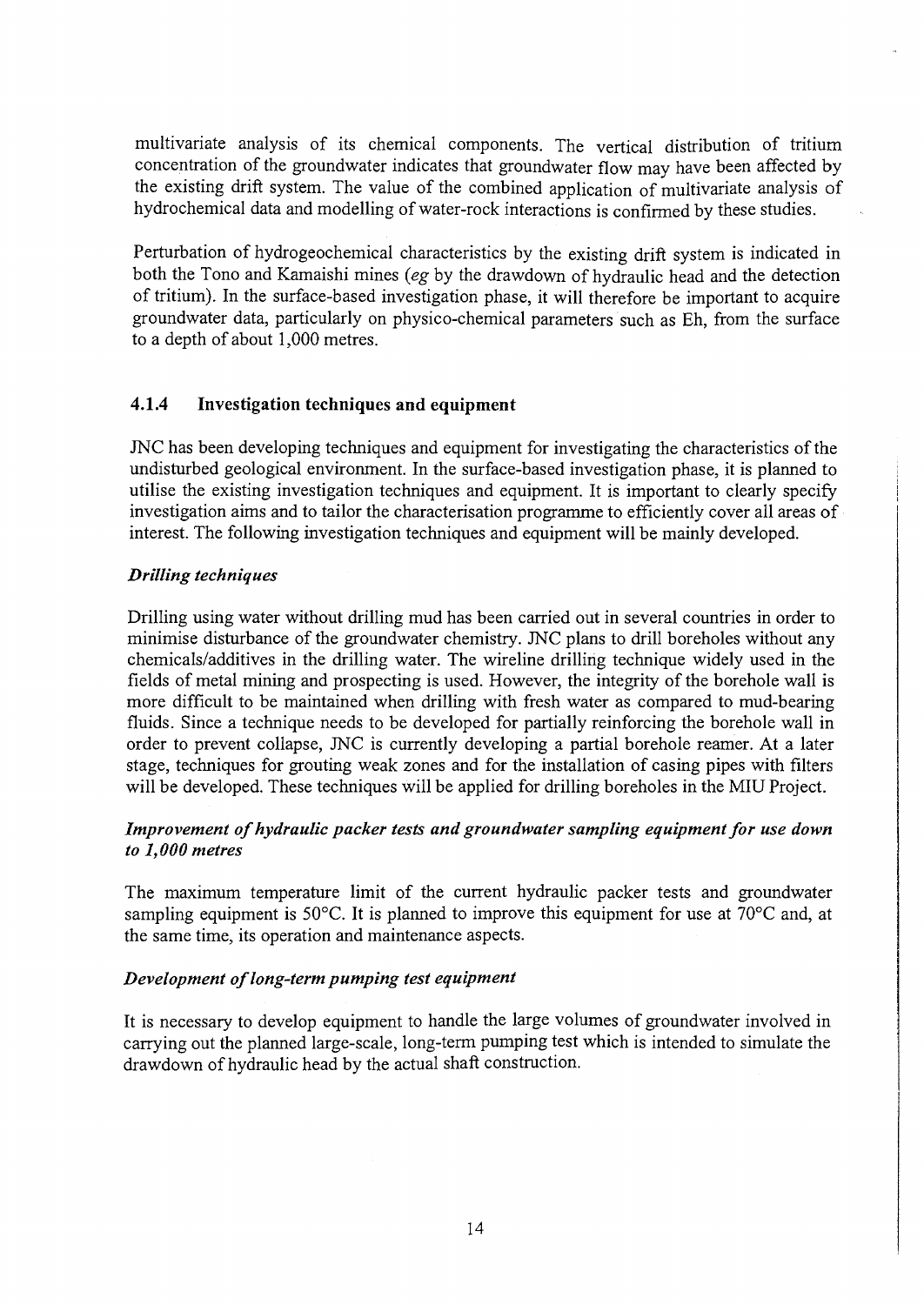#### *Development of the long-term downhole monitoring system*

Porewater pressures in the deep geological environment can be monitored using the MP system. In the vicinity of a shaft, it is necessary for the equipment to function under the high differential pressure environment caused by the drawdown of hydraulic head.

#### *Development of database and data visualisation systems*

It is necessary that database and data visualisation systems should be developed in order to maximise the utilisation of data obtained. The systems include a component for unified management of data from various investigations and laboratory construction in the surfacebased investigation phase and also for management of the schedule of investigations and laboratory construction.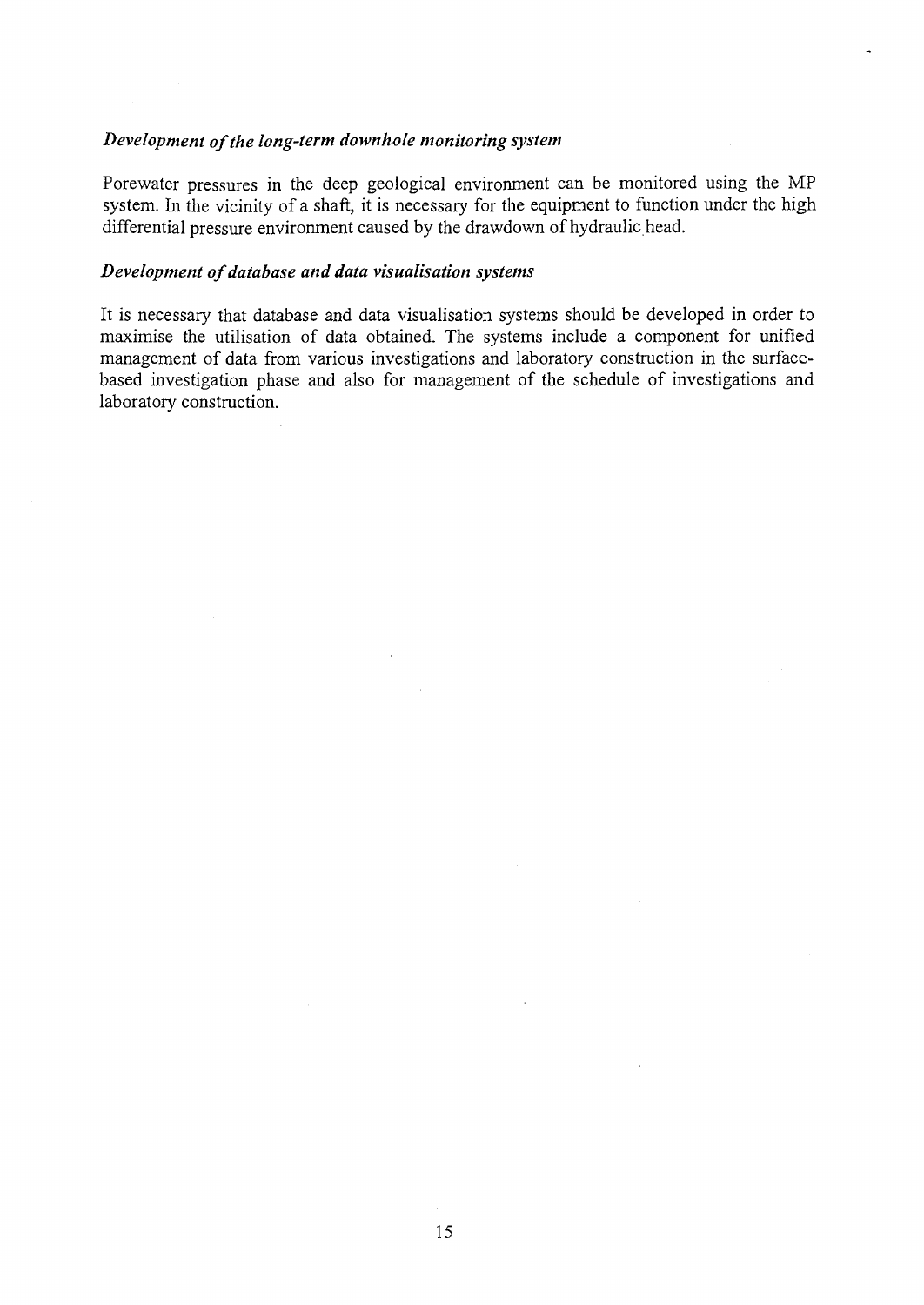### 4.2 Studies in the surface-based investigation phase

#### *Outline*

The studies in phase 1 will focus mainly on geological structure, hydrogeology and hydrochemistry and will be conducted primarily in deep boreholes. Data obtained during the course of phase 1 will be used to model geological structure and to develop reliable hydrogeological and hydrogeochemical models. The design of the underground facilities and the numerical simulation of groundwater flow will be based on these models. A computing system capable of efficiently managing and handling large volumes of data will be set up.

Properties of the deep geological environment, changes in the flow regime and chemical composition of groundwater during the construction of underground facilities will be predicted on the basis of the data acquired in phase 1. At the same time, criteria and methodologies will be established for verifying the predicted results. The information will also be used to prepare a detailed design concept for the underground facilities, which includes, for example, detailed specifications of shafts and the depth and dimensions of drifts, and to assist in planning the construction phase study.

The goals of the surface-based investigation phase are:

- 1. To acquire data on the geological environment and to predict the changes caused by the construction of underground facilities,
- 2. To establish methodologies for evaluating predicted results and
- 3. To formulate a detailed design concept for the underground facilities and to plan the construction phase study.

#### **4.2.1 Geology**

The flow characteristics and hydrochemical properties of deep groundwater are influenced to a large extent by lithostratigraphical features, distribution of water-conducting features and geological heterogeneity. The main goal of the study of geological structure is to obtain a detailed understanding of geological structure and to construct a model which describes the three-dimensional distribution of lithofacies and major water-conducting features as realistically as possible.

It is planned to drill up to 10 deep boreholes in the vicinity of the main shaft. Information obtained on geological structures and rock mechanical properties will be used to construct the 3-D geological model of the area under investigation and to provide input for designing the underground facilities. The results of the geological investigations can also provide continuous input for hydrogeological and hydrogeochemical studies.

Model predictions of geological structure will be verified by comparison with data obtained in the subsequent construction phase. The resulting database will then be used to design the layout of experiments on mass transport, rock mechanics, *etc* in the underground facilities.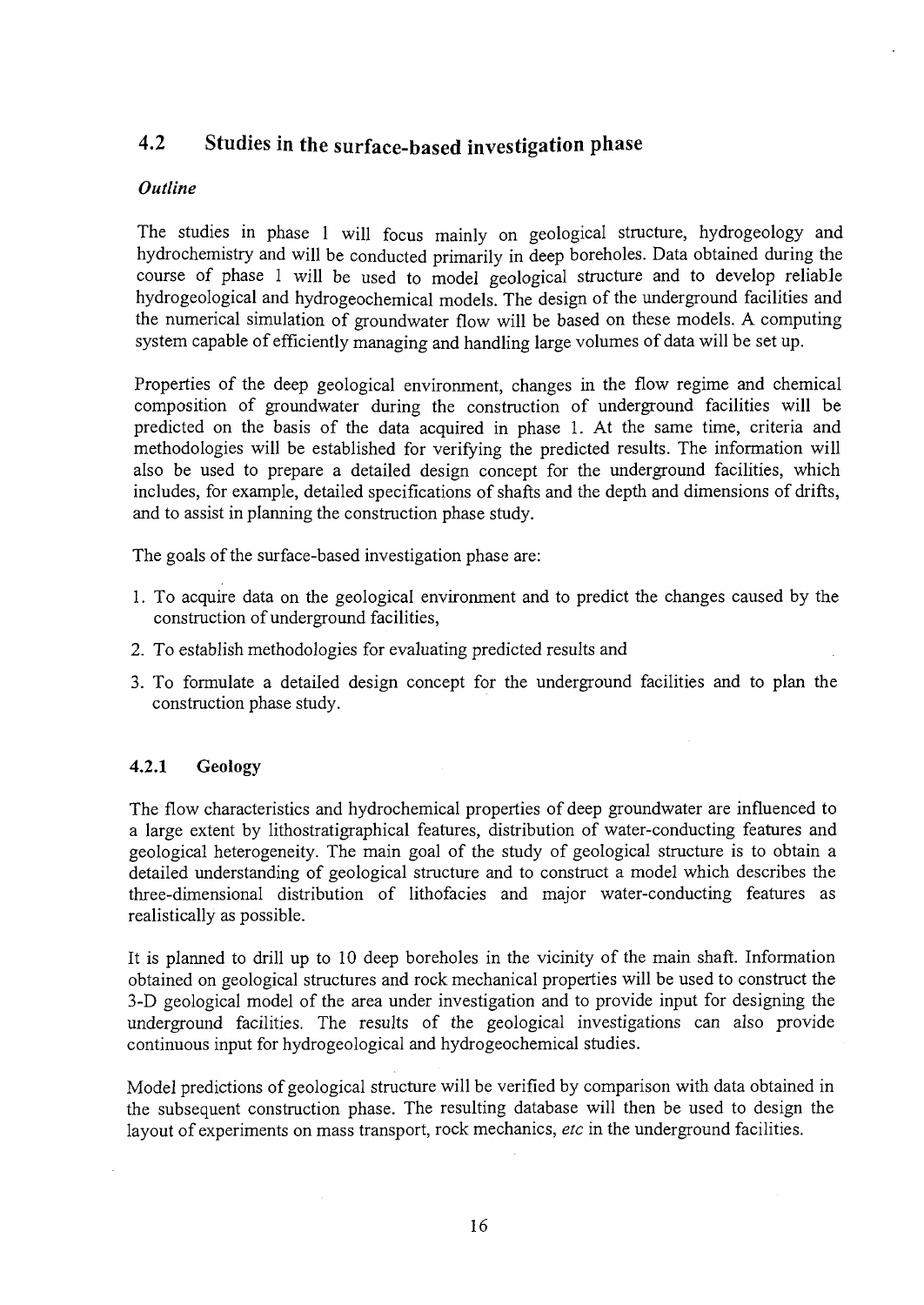#### 4.2.2 Hydrogeology

For a comprehensive determination of chemical characteristics of groundwater, it is important to obtain data on groundwater flowpaths *(ie* water-conducting features) and residence times. These data include information on the distribution of hydraulic conductivities/transmissivities and the influence of topography on groundwater flow rates and flowpaths. It is also necessary to measure the groundwater recharge rate as this parameter is used as a boundary condition in the numerical simulation of groundwater flow. Techniques for acquisition of this information have been tested in the regional hydrogeological study conducted as part of the Geoscientific Research Programme.

In connection with groundwater flow, specific parameters still to be investigated include the depth dependency of hydraulic conductivity and the hydrogeological characteristics of fracture zones, which are considered to represent major hydrogeological features. In particular, the hydrogeological properties of water-conducting features encountered in the Japanese geological environment are assumed to be different from those of water-conducting features in the stable geological blocks being investigated in other countries and a targeted investigation programme is necessary in this respect. Techniques for analysing groundwater flow in fractured media and for estimating the three-dimensional distribution of hydraulic conductivity/transmissiviry also need to be evaluated.

In the MIU Project, a hydrogeological model will be constructed using data obtained from the boreholes drilled in the vicinity of the planned shaft and this model will be used to simulate groundwater flow. This simulation is used to predict the extent and scale of hydrogeological perturbations caused by the construction of the underground facilities and the discharge rate of groundwater into the facility. A long-term pumping test will be carried out after completion of all borehole investigations and the results will be used to identify groundwater flowpaths and to refine the hydrogeological model. The results of geological and hydrochemical investigations will also provide input for the hydrogeological model, as will the regional hydrogeological study carried out also as part of the Geoscientific Research Programme.

The resulting hydrogeological model will be verified by comparing the predicted and measured values for porewater pressure before, during and after the long-term pumping test. Predictions of the hydrogeological effects caused by excavation and the discharge rate of groundwater into the shafts and drifts will be verified by comparing them with the values measured during the construction phase.

#### 4.2.3 Hydrogeochemistry

The Geoscientific Research Programme carried out in and around the Tono mine has revealed that there are differences in the hydrogeochemical characteristics of sedimentary and granitic rocks. The differences are presumed to result from variations in groundwater residence times, the types of rocks and soils and the distribution and connectivity of groundwater flow channels *(ie* water-conducting features). To obtain an accurate understanding of hydrogeochemical characteristics, it is therefore important to consider data on geological structure and groundwater flow from the point of view of water-rock interaction processes.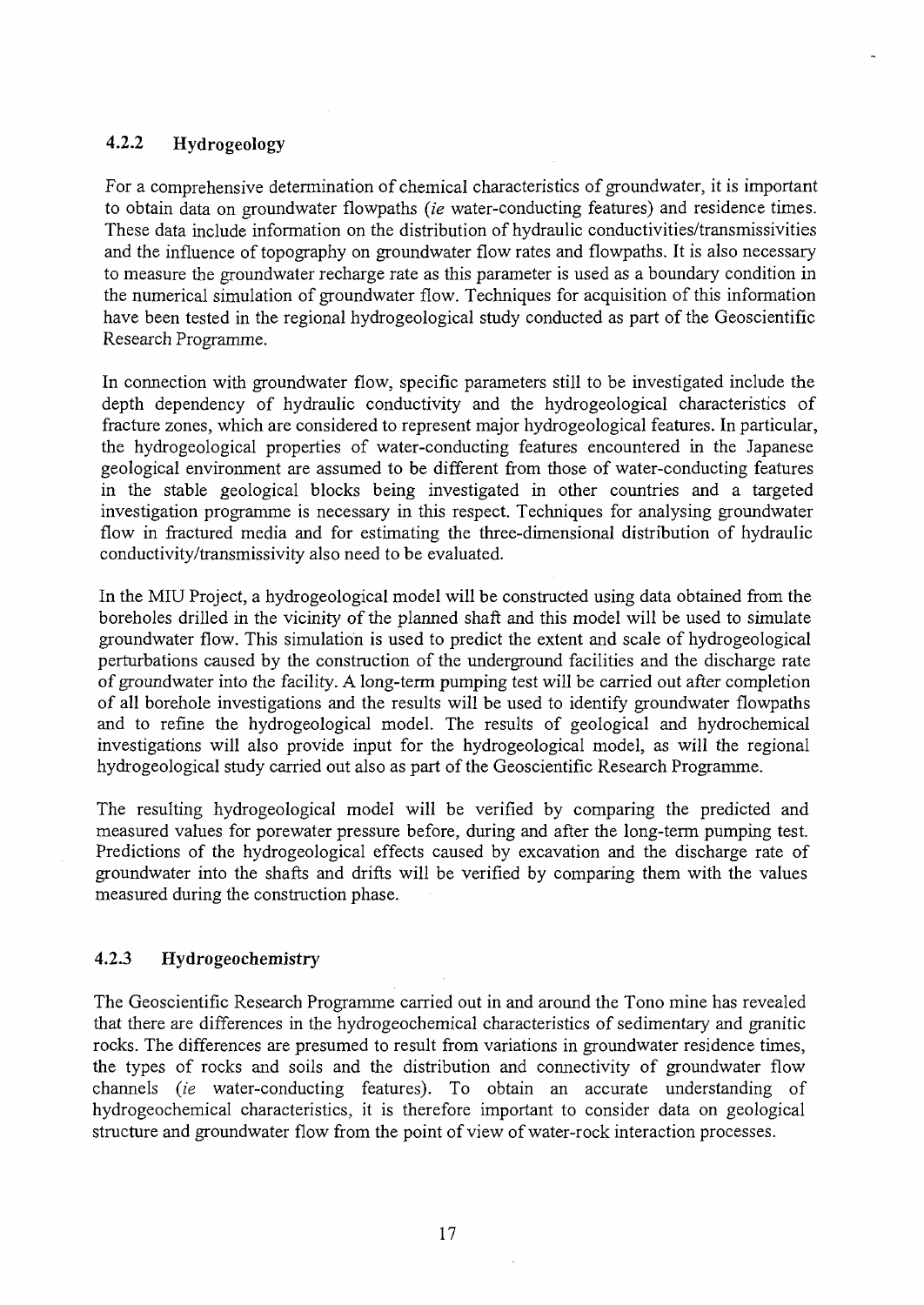Borehole investigations will be carried out to determine hydrogeochemical characteristics before the geological environment is disturbed by the construction of the underground facilities and will be used to predict the changes caused by such construction. A series of investigations and predictive analyses will be carried out in order to construct a hydrogeochemical model which simulates the distribution of groundwater chemical parameters and the main directions of groundwater flow.

These investigations and analyses will then be extended in order to modify the hydrogeochemical model and to predict the effects of underground construction. The predictions will be verified by comparison with the data obtained during the construction phase.

#### **4.2.4 Engineering techniques**

The detailed design of the underground facilities will be based on the results of the surfacebased investigations. However, when construction is commenced, it cannot be ruled out that unexpected geological conditions will be encountered. It is therefore essential to maintain a sufficient element of flexibility in the design concept to allow it to be adapted to take account of conditions encountered underground.

The design study has numerous components, for example selecting an appropriate layout for the underground facilities and suitable construction methods, establishing a plan for restoring the undisturbed geological environment to the maximum extent possible and long-term studies on the safety and management of the underground facilities.

#### **4.2.5 Investigation techniques and equipment**

JNC has developed a range of data acquisition techniques and equipment, such as remote sensing, geophysical prospecting, hydraulic testing and groundwater sampling to a maximum depth of 1,000 metres.

In the first phase, it is important to obtain a sound understanding of the characteristics of the geological environment. Investigations in this phase will be carried out using the existing techniques and equipment. However, in the event that it proves impossible to attain objectives using only the existing techniques, any necessary improvements and developments will be carried out. Investigation techniques and equipment which will be used in the construction phase will also be developed.

It is important to clearly specify investigation aims and to tailor the characterisation programme to efficiently cover all areas of interest.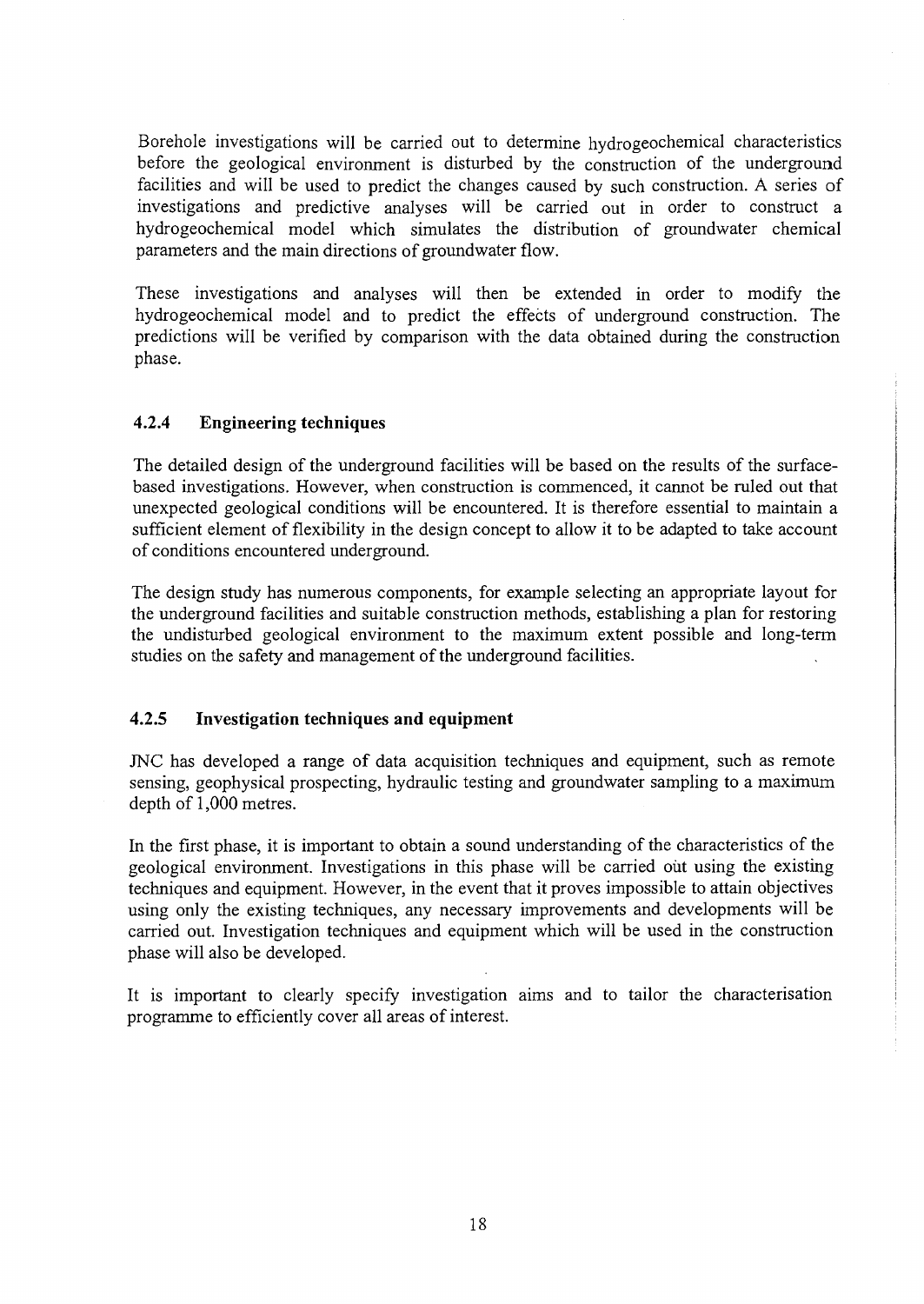### 4.3 Studies in the construction phase

#### *Outline*

The studies during the construction phase will include studies on rock mechanics as well as studies on geology, hydrogeology and hydrogeochemistry. A series of measurements will be carried out in parallel with the construction of the underground facilities, using equipment set up in the first phase. The horizontal or inclined drifts constructed from the shaft will allow investigation of important geological features such as fracture zones and lithofacies boundaries in three dimensions. It is also important to study the properties of the geological environment immediately surrounding the drifts. The results predicted in the first phase will be verified on the basis of the geological environment observations during the construction of the underground facilities and the geological environment which will be encountered in the third phase will be predicted. In the event that there are significant differences between predictions and observations, relevant studies will be repeated or models will be improved.

The number, extent and layout of the drifts will be determined on the basis of data obtained in the first phase. Drift construction will be divided into several stages. As the volume of data on the geological environment increases with the progress of construction of the underground facilities, it will be necessary to reconsider the study programme.

Along with the construction of the planned underground facility, the goals of the studies to be carried out during this phase are as follows:

- 1. To acquire data on the geological environment via studies in the drifts and to predict the geological environment surrounding the drifts.
- 2. To verify predictions made in the surface-based investigation phase.
- 3. To estimate the applicability of the techniques for designing and constructing the underground facilities.
- 4. To establish the plan for the operations phase.

#### 4.3.1 Geology

The geological structure predicted on the basis of the information obtained during the first phase will be compared with that actually observed during the construction of the underground facilities and the degree to which the applied investigation methodologies are appropriate will be confirmed. Any discrepancies may lead to further studies or to model refinement. Predictions will be made regarding the geological profiles in the next phase. The three-dimensional geological structural investigation provides fundamental information for many other studies, for example, the chemical composition of the rock types encountered in the drifts and the distribution of fractures that represent potential migration pathways.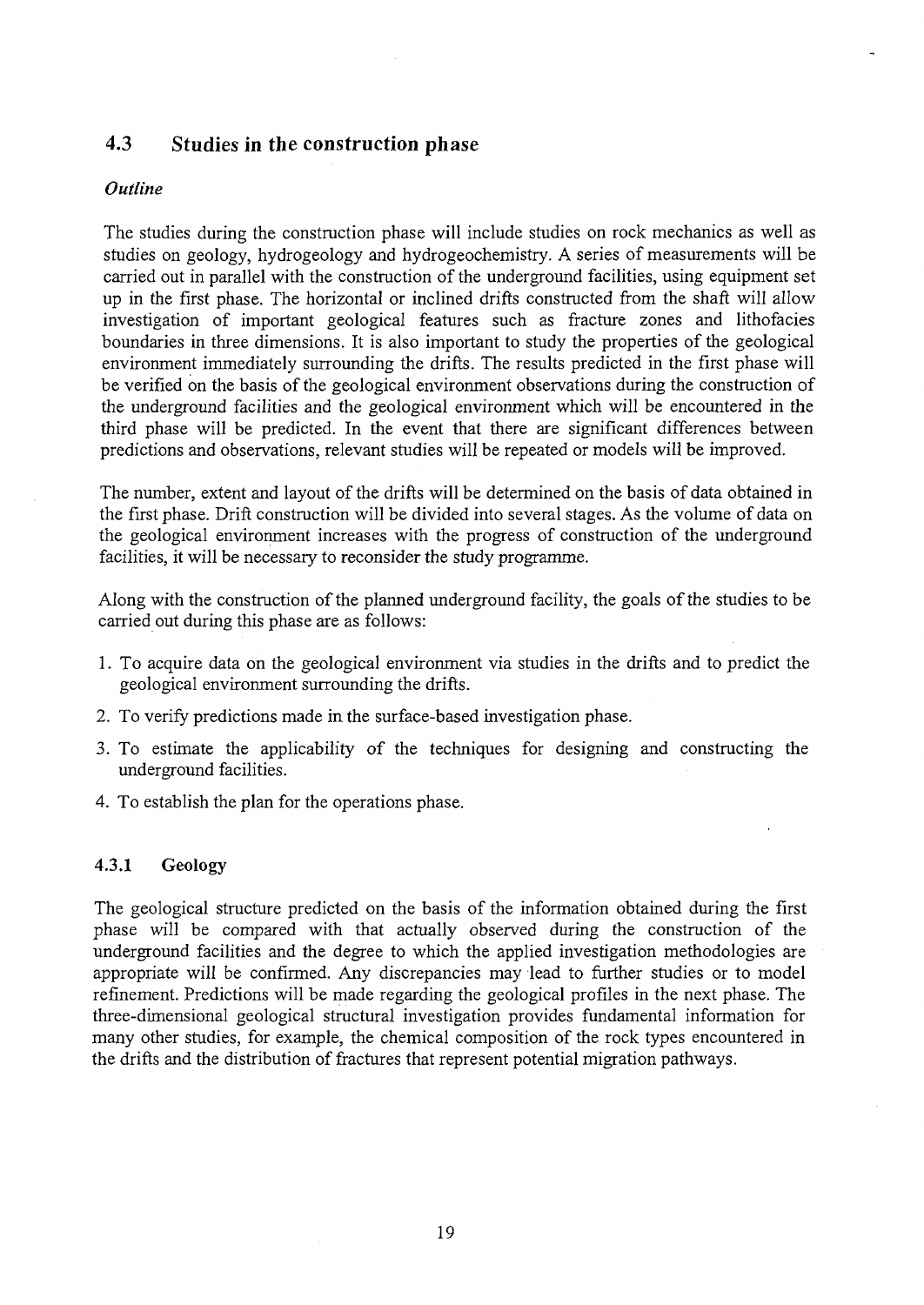#### 4.3.2 **Hydrogeology**

The main tasks of the hydrogeological study in this phase will be to evaluate the investigation methodology by verifying the hydrogeological model developed in the first phase and the prediction of the changes in groundwater flow caused by excavation. Data on the hydrogeological characteristics in the rock surrounding the drifts are also important for planning the study programme of the next phase. The existing hydrogeological model and groundwater flow analyses will be improved using the data obtained during this phase. The hydrogeological characteristics which will be encountered and the changes in groundwater flow in the next phase will be predicted.

Predictions of the changes in hydraulic pressure and the discharge rate of groundwater into the drifts at each stage will be tested by comparison with the observed values during this phase. The degree to which the hydrogeological model and methodologies for the hydrogeological investigation and analysis are appropriate will be evaluated and the results will then be used to improve the hydrogeological model and/or the characterisation methodology.

One of the tasks of the hydrogeological study in this phase is to estimate the extent of changes in hydrogeological characteristics of the excavation disturbed zone (EDZ) induced by shaft/drift excavation.

#### **4.3.3 Hydrogeochemistry**

Hydrogeochemical data will be obtained via investigations in the drifts and the model constructed in the first phase will be verified. Changes in hydrogeochemical characteristics caused by shaft/drift excavation will be also studied.

Hydrogeochemical data obtained from groundwater and rocks sampled in drifts and boreholes will be used to determine the changes in hydrogeochemical characteristics caused by excavation. The predictions in the first phase will be verified by comparison with the actual measured data. The predicted changes in groundwater chemistry and redox condition will be compared with the data obtained in the long-term hydrochemical monitoring.

#### **4.3.4 Rock mechanics**

During the construction phase, the mechanical behaviour of the rock mass surrounding the shafts and drifts will be studied in parallel with the excavation work. This study is important in terms of providing basic input data for the excavation disturbance experiment and the thermo-hydro-mechanical coupled experiments planned in the next phase. It also provides information on the physical stability of the underground facilities in the rock mass.

The mechanical response of the rock mass surrounding the shafts and drifts to the excavation work will be measured and compared with the predictions made in the first phase. Mechanical models and input parameter values will be improved so that the mechanical properties of the host rock can be predicted.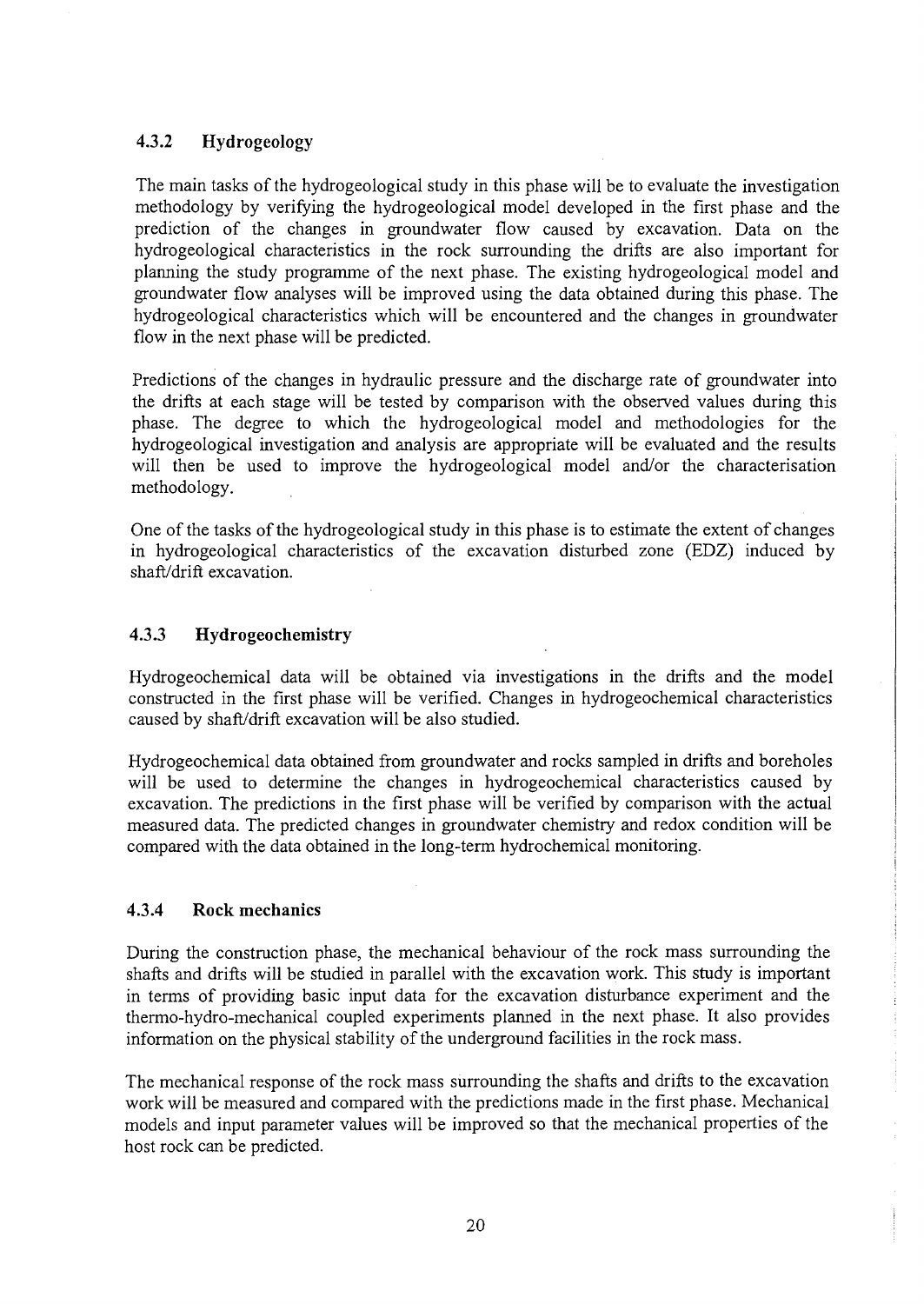#### **4.3.5 Engineering techniques**

Verification of the techniques used for underground facility design and construction and further studies on a safety and support infrastructure for the underground facilities will be carried out in parallel with construction. In case the geological conditions predicted in the first phase do not match with the actual observations, the design concept initially formulated is flexible enough to allow appropriate modification. Design methodologies and required construction materials and techniques will be also further developed.

Underground temperature increases with depth and it is therefore important to regulate the environment in the shafts and drifts to ensure the safety and health of workers. It is also important to consider the aspects of long-term safety in the stability of underground facilities as the shafts and drifts will be utilised over long timescales. Relevant technical developments will therefore be planned in the fields of safety and environmental control.

#### **4.3.6 Investigation techniques and equipment**

The studies in this phase will be focused on the relatively small scale and detailed geological environment immediately surrounding the drifts. High precision and stability of equipment should be required in the restricted working environment. It is important to improve the existing equipment and/or to develop new techniques and instrumentation as the need arises, which will ultimately lead to rationalisation and systematisation of investigation strategies.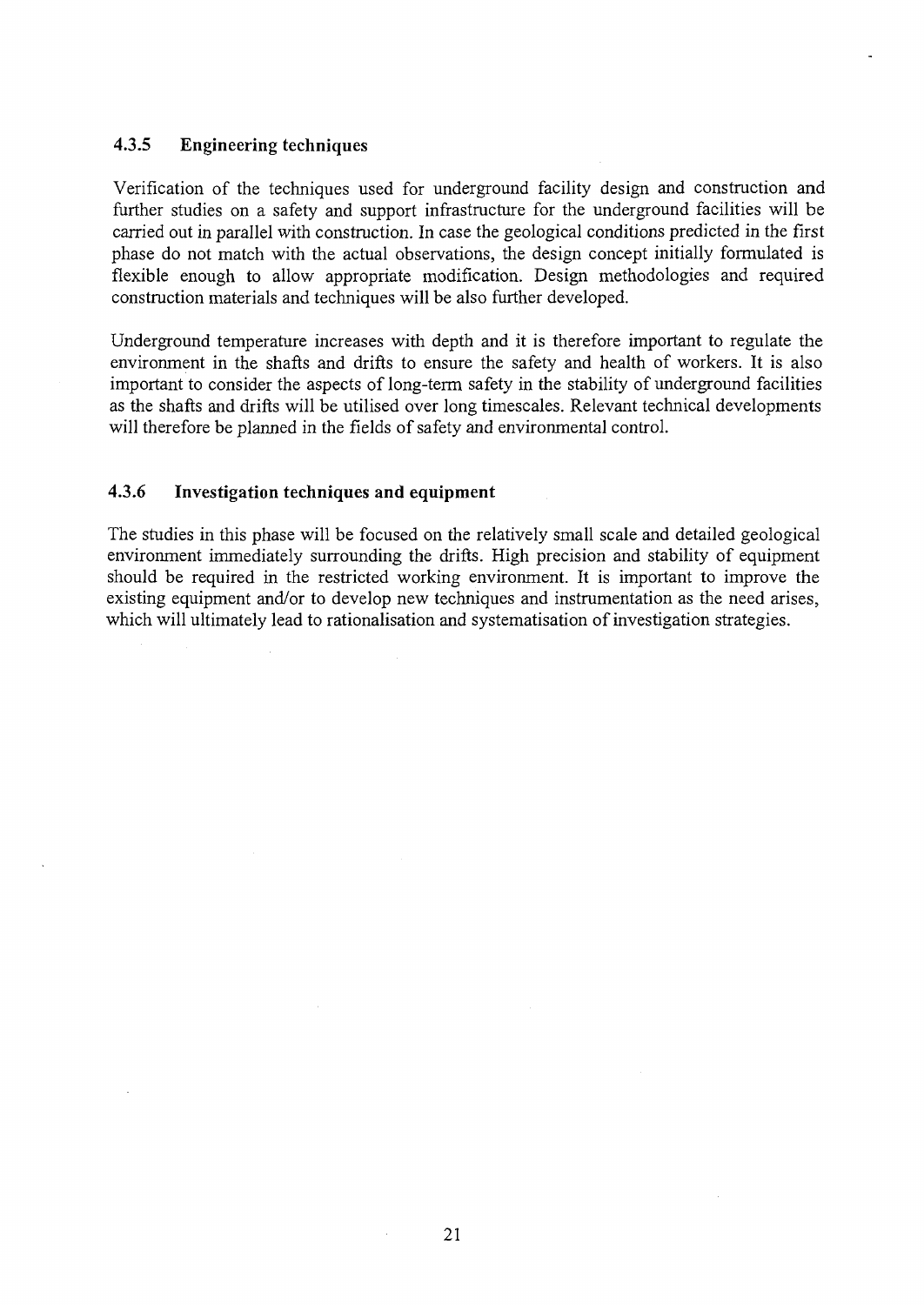## 4.4 Studies in the operations phase

#### *Outline*

Studies in this phase will focus mainly on mass transport, rock mechanics, engineering techniques and earthquake activity aspects. The scale of the geological environment investigated in this phase will be similar to that in the construction phase. The excavation disturbed zone (EDZ) around the drifts will be studied in detail to provide an understanding of the phenomena which have occurred in this zone and to evaluate strategies for restoring the EDZ if necessary. The layout of the drifts and the components of the study programme for this phase are determined on the basis of the data obtained up to the end of the construction phase. A preliminary study programme for the operations phase is outlined in the following.

The goals of the studies to be arrived at during this phase are as follows:

- 1. To acquire more detailed data of the deep geological environment.
- 2. To verify the predictions made in the construction phase.
- 3. To estimate the applicability of engineering techniques to design, construct and maintain deep underground excavation.

#### **4.4.1 Geology**

From a geoscientific viewpoint, the drifts will be excavated at depths which are appropriate for studying key geological features in detail. Geological structures around the drifts will be investigated and the predictions made in the construction phase will be verified.

#### **4.4.2 Hydrogeology**

Predictions made in the construction phase will be verified and a detailed hydrogeological model will be constructed based on the geological environment surrounding the drifts revealed in this stage. One of the main issues to be studied in this phase is the resaturation process after backfilling the drifts.

#### **4.4.3 Hydrogeochemistry**

Studies will be carried out on long-term chemical changes in the groundwater, the redox conditions in the EDZ and the redox buffering capacity of the rock surrounding the drifts. The investigations provide background for mass transport studies and allow the prediction of chemical conditions after groundwater resaturation.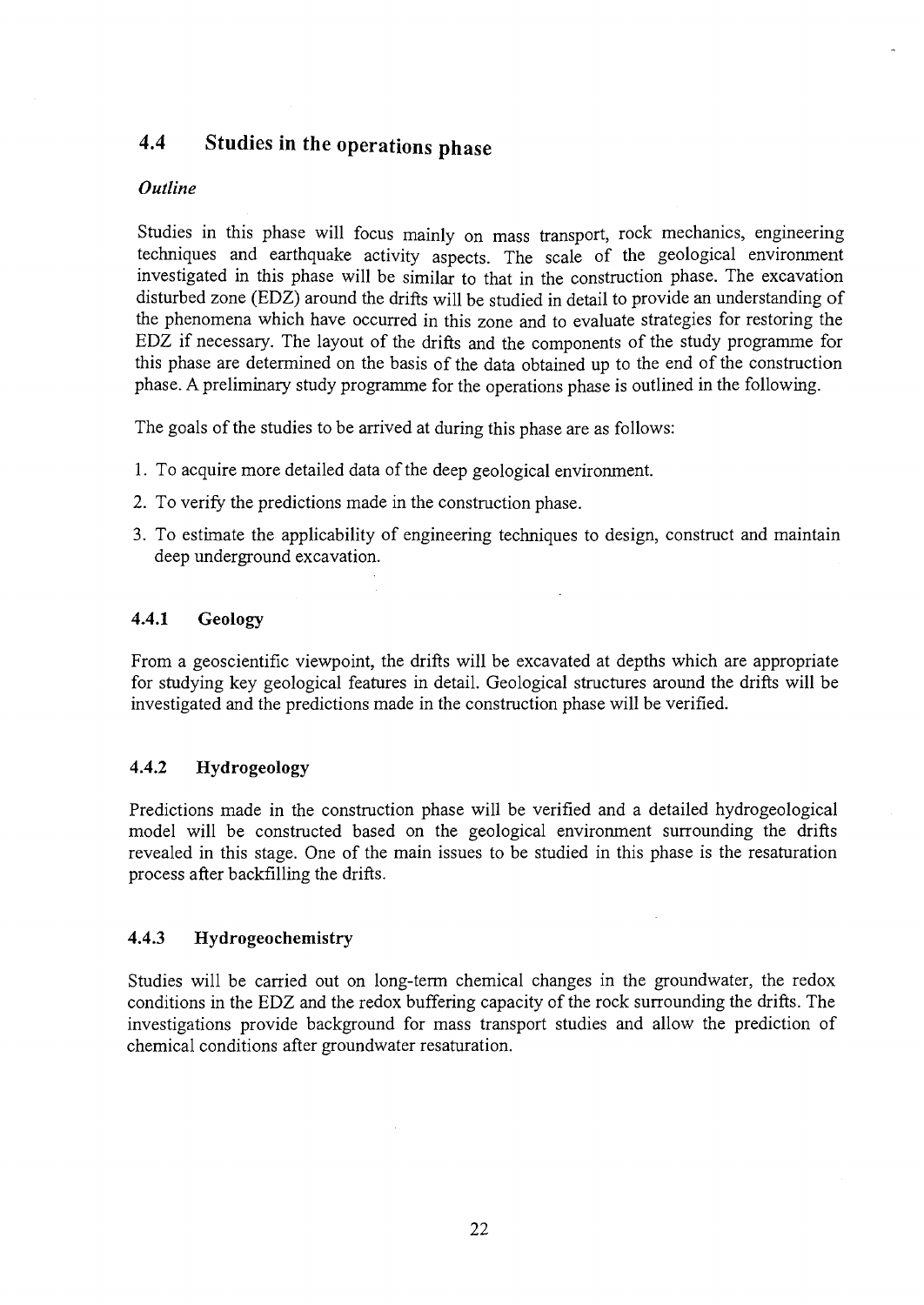#### **4.4.4 Mass transport**

The mass transport study is one of the most important tasks in this phase. Characterisation of potential migration pathways will be supported by a programme of laboratory investigations but the main aspect of the study will be migration experiments carried out in the deep geological environment surrounding the drifts. A model of mass transport will be developed and tested using the results of *in situ* experiments performed.

#### **4.4.5 Rock mechanics**

The main experiments carried out will be aimed at identifying excavation effects. Investigations of undisturbed rock properties and installation of measurement equipment will be carried out before drift excavation. Vibration effects, displacement phenomena and change in rock stresses will be measured during excavation. Predictions of the effects of excavation and the extent of the EDZ will be also verified by the measurements made after excavation.

#### **4.4.6 Engineering techniques**

Techniques should be developed for ensuring that a safe and controlled environment is established in the drifts, for performing thermo-hydro-mechanical coupled experiments in the rock mass around the drift and for restoring the EDZ. Appropriate methodologies for measuring and analysing thermo-hydro-mechanical responses, for developing construction materials and techniques and for ensuring safety in drift stability will be evaluated experimentally. Furthermore, it is important to investigate groundwater resaturation behaviour, as the data on this phenomenon are relatively sparse, and to clarify the effects on the surrounding geological environment of controlling the environment in the drifts over long time periods.

#### **4.4.7 Earthquake activity**

Earthquake vibrations deep underground and any resulting changes in the geological environment will be monitored and the effects of seismic activity on the stability of the underground facilities will also be evaluated. Japan is a country with frequent earthquake activity and the results of these studies will be relevant for foreign research programmes. Discharge rate meters and seismographs will be installed at different depths in the underground facilities to measure changes in geological environment characteristics due to earthquake activity.